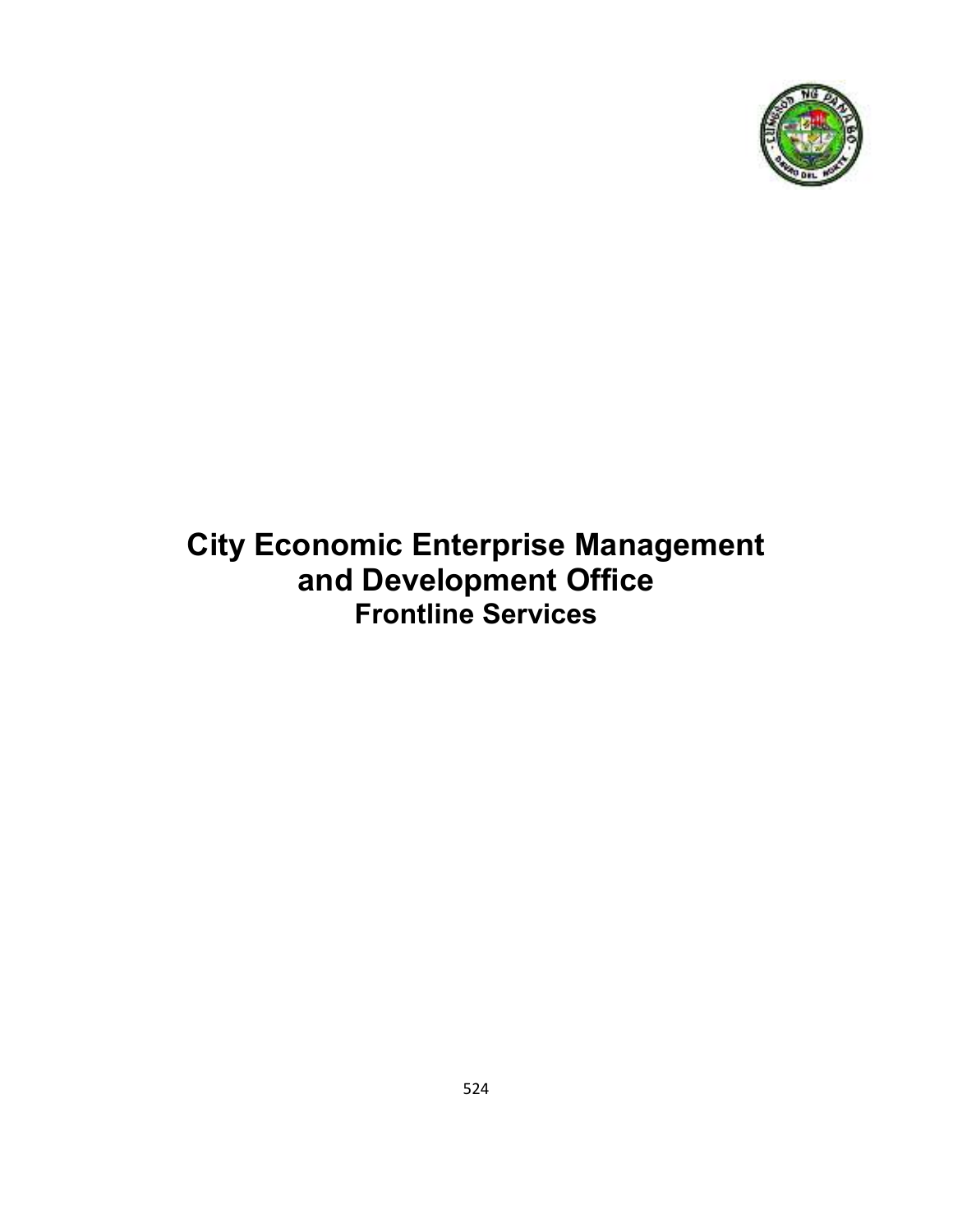

## **1. Fish Scaling Services**

Provides fish wholesalers/brokers weighing services for order of payment before retailing them to the public.

| <b>Office or Division:</b>                                                              | City Economic Enterprise Management and Development Office -<br><b>Fishport Operation</b>                                                                                                                                                                                               |                                                                |                                  |                                                            |  |  |
|-----------------------------------------------------------------------------------------|-----------------------------------------------------------------------------------------------------------------------------------------------------------------------------------------------------------------------------------------------------------------------------------------|----------------------------------------------------------------|----------------------------------|------------------------------------------------------------|--|--|
| <b>Classification:</b>                                                                  | Simple                                                                                                                                                                                                                                                                                  |                                                                |                                  |                                                            |  |  |
| <b>Type of Transaction:</b>                                                             | <b>G2C-Government to Business</b>                                                                                                                                                                                                                                                       |                                                                |                                  |                                                            |  |  |
| Who may avail:                                                                          | <b>Fish Wholesalers/Brokers</b>                                                                                                                                                                                                                                                         |                                                                |                                  |                                                            |  |  |
| <b>CHECKLIST OF REQUIREMENTS</b>                                                        |                                                                                                                                                                                                                                                                                         |                                                                | <b>WHERE TO SECURE</b>           |                                                            |  |  |
| None                                                                                    |                                                                                                                                                                                                                                                                                         | None                                                           |                                  |                                                            |  |  |
| <b>CLIENT STEPS</b>                                                                     | <b>AGENCY</b><br><b>ACTIONS</b>                                                                                                                                                                                                                                                         | <b>FEES TO BE</b><br><b>PAID</b>                               | <b>PROCESSING</b><br><b>TIME</b> | <b>PERSON</b><br><b>RESPONSIBLE</b>                        |  |  |
| 1. Bring and present<br>the fish container<br>(banyera)                                 | 1. Receive and<br>weigh the fish<br>container<br>(banyera)<br>1.1 Record the<br>total number of<br>kilos weighed and<br>give the fish<br>container<br>(banyera) to a<br>broker or retailer<br>1.2 Issue Order of<br>Payment and<br>direct client to pay<br>at the Collection<br>Counter | None                                                           | 10 Minutes                       | <b>Administrative Aide</b><br><b>CEEMDO</b>                |  |  |
| 2. Go to the collection<br>counter and wait to<br>be called to pay the<br>assigned fees | 2. Accept payment<br>based on the<br>Order of Payment<br>2.1 Issue Official<br>Receipt                                                                                                                                                                                                  | Fish<br>Classification:<br>For Class A<br>$-$ Php<br>0.35/kilo | 5 Minutes                        | <b>Revenue Collection</b><br><b>Clerk</b><br><b>CEEMDO</b> |  |  |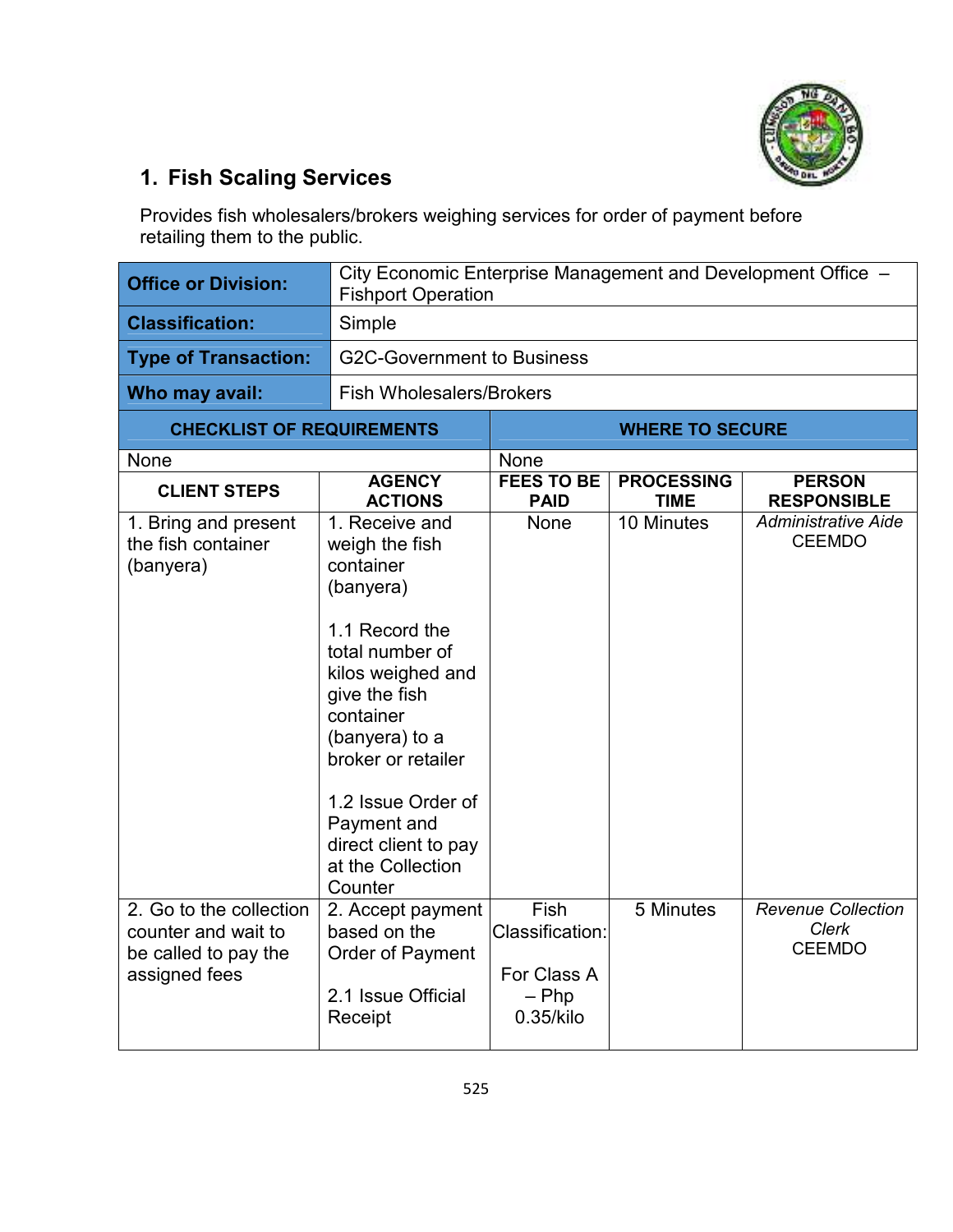

|                                                                         |                                                                                 | <b>TOTAL: Based on the</b><br><b>Fish</b> | <b>20 Minutes</b> |                                             |
|-------------------------------------------------------------------------|---------------------------------------------------------------------------------|-------------------------------------------|-------------------|---------------------------------------------|
| Pass to the<br><b>Premiumed Market</b><br><b>Entrance Tollhouse</b>     |                                                                                 |                                           |                   |                                             |
| 4. Proceed to Panabo<br><b>Premiumed Market</b><br>and present the Gate | 4. Receive and<br>Verify the Gate<br>Pass                                       | None                                      | 3 Minutes         | <b>Administrative Aide</b><br><b>CEEMDO</b> |
| 3. Present the Official<br>Receipt and claim the<br><b>Gate Pass</b>    | 3. Verify the<br><b>Official Receipt</b><br>and release the<br><b>Gate Pass</b> | None                                      | 2 Minutes         | <b>Administrative Aide</b><br><b>CEEMDO</b> |
|                                                                         |                                                                                 | <b>For Class</b><br>E-Php<br>0.10/kilo    |                   |                                             |
|                                                                         |                                                                                 | <b>For Class</b><br>D-Php<br>0.20/kilo    |                   |                                             |
|                                                                         |                                                                                 | <b>For Class</b><br>C-Php<br>0.25/kilo    |                   |                                             |
|                                                                         |                                                                                 | For Class<br>$B -$<br>Php<br>0.30/kilo    |                   |                                             |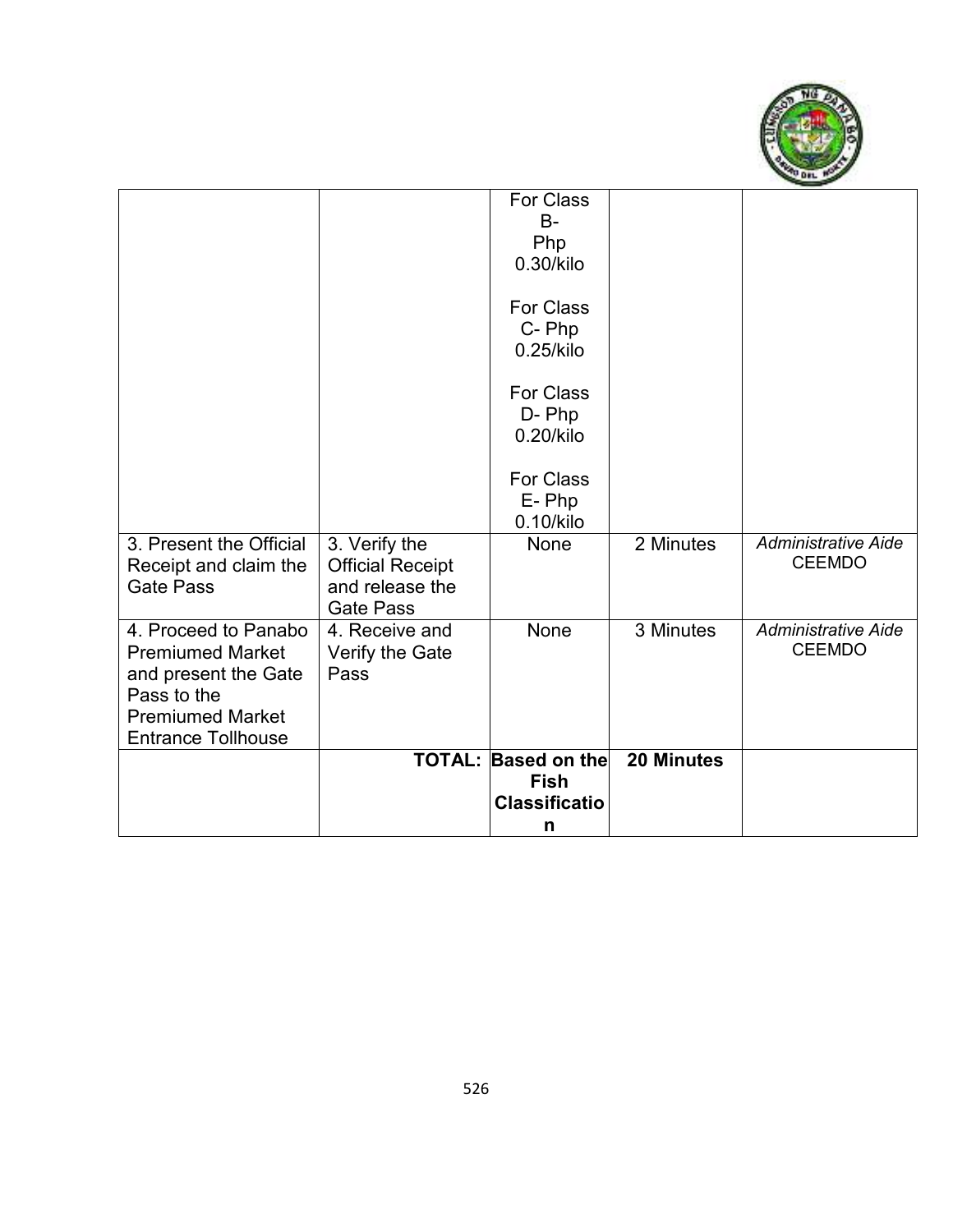

| <b>MARKET FEE - FISH/OTHER MARINE PRODUCTS</b>       |             |  |  |
|------------------------------------------------------|-------------|--|--|
|                                                      |             |  |  |
| <b>CLASS OF FISH/OTHER MARINE PRODUCTS</b>           | <b>RATE</b> |  |  |
|                                                      |             |  |  |
| Class A                                              |             |  |  |
| Alimango, Prawns, Lapu-lapu, Pampano, Lobster,       | Php 0.35/kg |  |  |
| Katambak, Norwegian Salmon, Malasugui, Blue Marlin,  |             |  |  |
| Talakitok, Squid                                     |             |  |  |
|                                                      |             |  |  |
| Class B                                              |             |  |  |
| Tuna (Bariles, Fresh), Matambaka, Shrimp (Small/Big) | Php 0.30/kg |  |  |
|                                                      |             |  |  |
| Class C                                              |             |  |  |
| Bangus, Carao, Caraballas, Tulingan, Pandawan,       | Php 0.25/kg |  |  |
| Danggit                                              |             |  |  |
|                                                      |             |  |  |
| Class D                                              |             |  |  |
| Perit, Moro-moro, Barilison, Bangsi, Nokus Small,    | Php 0.20/kg |  |  |
| Marot, Bolinao, Belong-belong, Shall Fishes, Pakol,  |             |  |  |
| Suasid, Ulan ulan, Red Tail Marot, Tilapia           |             |  |  |
|                                                      |             |  |  |
| Class E                                              |             |  |  |
| Tamban, any frozen and cutting Tuna fish, any        | Php 0.10/kg |  |  |
| deformed fishes                                      |             |  |  |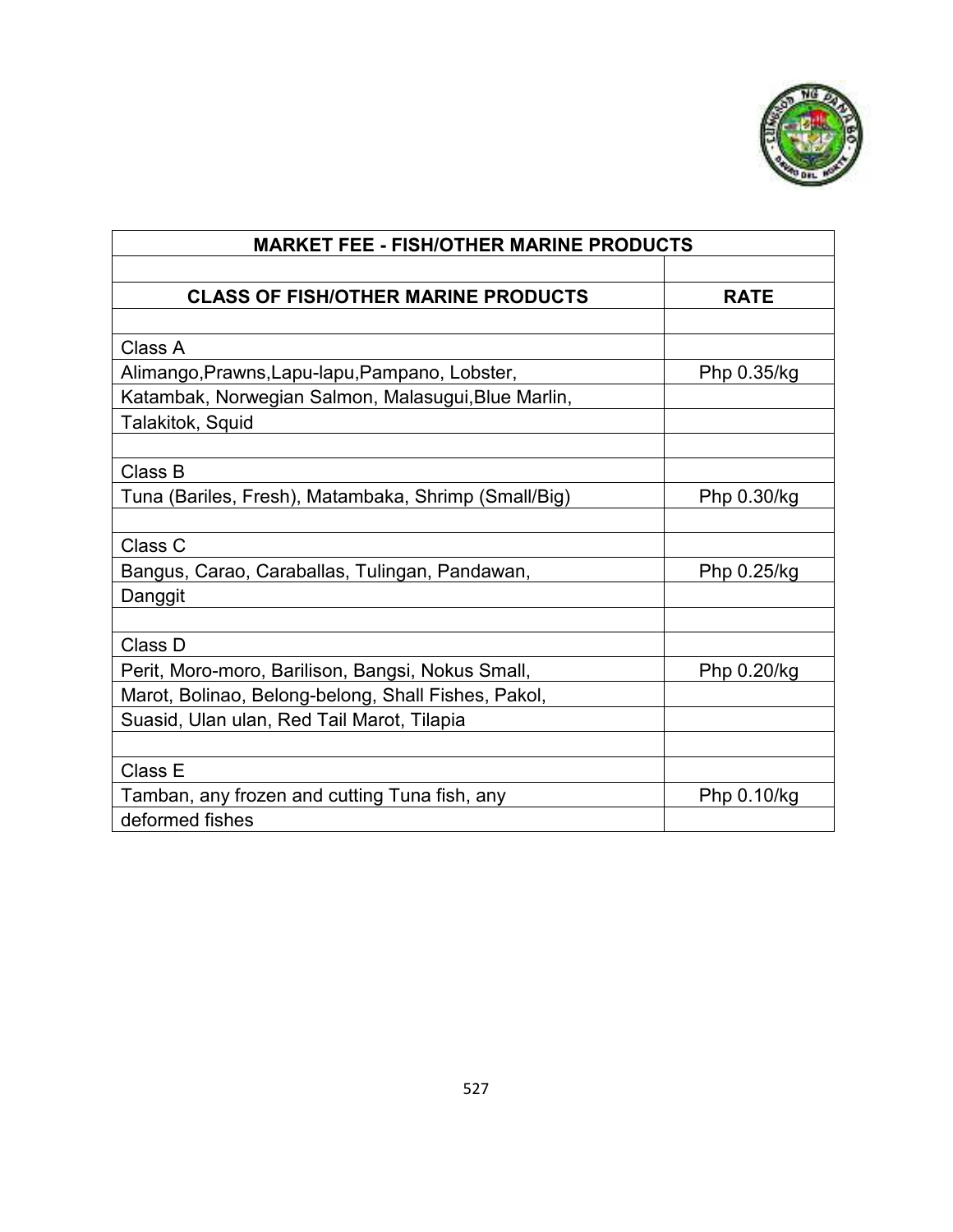

## **2. Payment of Toll Fees**

Entrance Fees from different kinds of transportation vehicles at the Panabo City Integrated Bus and Jeepney Terminal.

| <b>Office or Division:</b>                                                                                |                                                    | City Economic Enterprise Management and Development Office -<br><b>Terminal Operation</b>                                                                                                                                                    |                                  |                                                     |  |
|-----------------------------------------------------------------------------------------------------------|----------------------------------------------------|----------------------------------------------------------------------------------------------------------------------------------------------------------------------------------------------------------------------------------------------|----------------------------------|-----------------------------------------------------|--|
| <b>Classification:</b>                                                                                    | Simple                                             |                                                                                                                                                                                                                                              |                                  |                                                     |  |
| <b>Type of Transaction:</b>                                                                               | <b>G2C - Government to Business</b>                |                                                                                                                                                                                                                                              |                                  |                                                     |  |
| Who may avail:                                                                                            | Drivers/Conductors of PUB and PUV                  |                                                                                                                                                                                                                                              |                                  |                                                     |  |
| <b>CHECKLIST OF REQUIREMENTS</b>                                                                          |                                                    |                                                                                                                                                                                                                                              | <b>WHERE TO SECURE</b>           |                                                     |  |
| None                                                                                                      |                                                    | None                                                                                                                                                                                                                                         |                                  |                                                     |  |
| <b>CLIENT STEPS</b>                                                                                       | <b>AGENCY</b><br><b>ACTIONS</b>                    | <b>FEES TO BE</b><br><b>PAID</b>                                                                                                                                                                                                             | <b>PROCESSING</b><br><b>TIME</b> | <b>PERSON</b><br><b>RESPONSIBLE</b>                 |  |
| 1. Pay the toll fee<br>and claim the Cash<br><b>Ticket at Bus and</b><br>Jeepney Terminal<br>Ticketbooth. | 1. Receive the<br>payment and<br>issue cash ticket | <b>Toll Fee:</b><br>For bus<br>Php 36.00;<br>For Mini<br>bus Php<br>30.00;<br>For PUV<br>Php 14.00;<br>For Taxi<br>Php 12.00;<br>For<br>Multicab<br>Php 10.00;<br>For Jeep-<br>Double Tire<br>Php 14.00;<br>Jeep-Single<br>Tire<br>Php 12.00 | 5 Minutes                        | Revenue<br><b>Collection Clerk</b><br><b>CEEMDO</b> |  |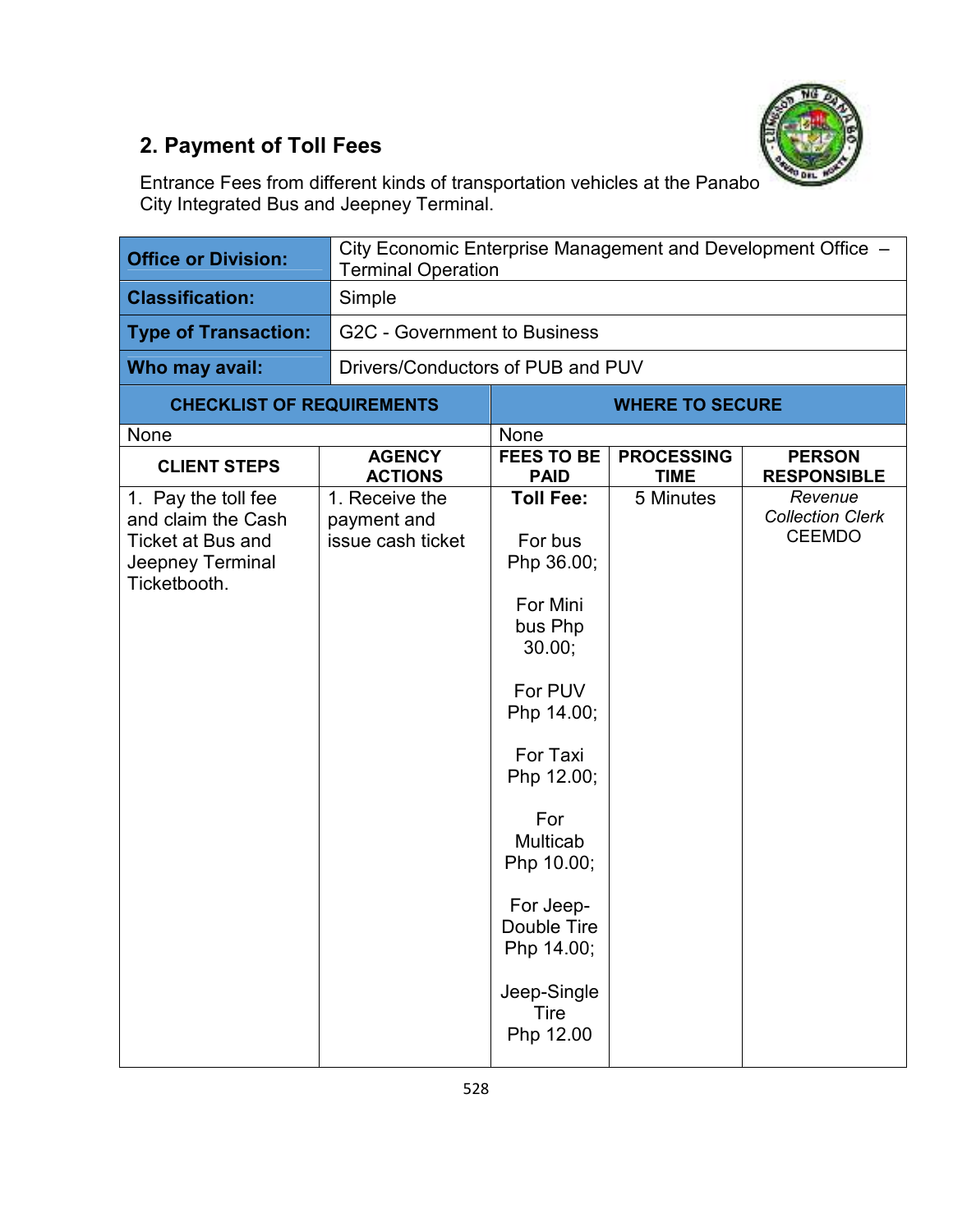

| 2. Present the Cash | 2. Validate the   | None               | 5 Minutes  | <b>Ticket Checker</b> |
|---------------------|-------------------|--------------------|------------|-----------------------|
| Ticket at the Exit. | Cash Ticket and   |                    |            | <b>CEEMDO</b>         |
| Gate                | allow the vehicle |                    |            |                       |
|                     | to exit           |                    |            |                       |
|                     | <b>TOTAL:</b>     | <b>Toll Fee:</b>   | 10 Minutes |                       |
|                     |                   |                    |            |                       |
|                     |                   | For bus            |            |                       |
|                     |                   | Php 36.00;         |            |                       |
|                     |                   |                    |            |                       |
|                     |                   | <b>For Mini</b>    |            |                       |
|                     |                   | bus Php            |            |                       |
|                     |                   | 30.00;             |            |                       |
|                     |                   | For PUV -          |            |                       |
|                     |                   | Php 14.00;         |            |                       |
|                     |                   |                    |            |                       |
|                     |                   |                    |            |                       |
|                     |                   | For Taxi           |            |                       |
|                     |                   | Php 12.00;         |            |                       |
|                     |                   |                    |            |                       |
|                     |                   | For                |            |                       |
|                     |                   | <b>Multicab</b>    |            |                       |
|                     |                   | Php 10.00;         |            |                       |
|                     |                   | For Jeep-          |            |                       |
|                     |                   | <b>Double</b>      |            |                       |
|                     |                   | <b>Tire Php</b>    |            |                       |
|                     |                   | 14.00;             |            |                       |
|                     |                   |                    |            |                       |
|                     |                   | Jeep-              |            |                       |
|                     |                   | <b>Single Tire</b> |            |                       |
|                     |                   | Php 12.00          |            |                       |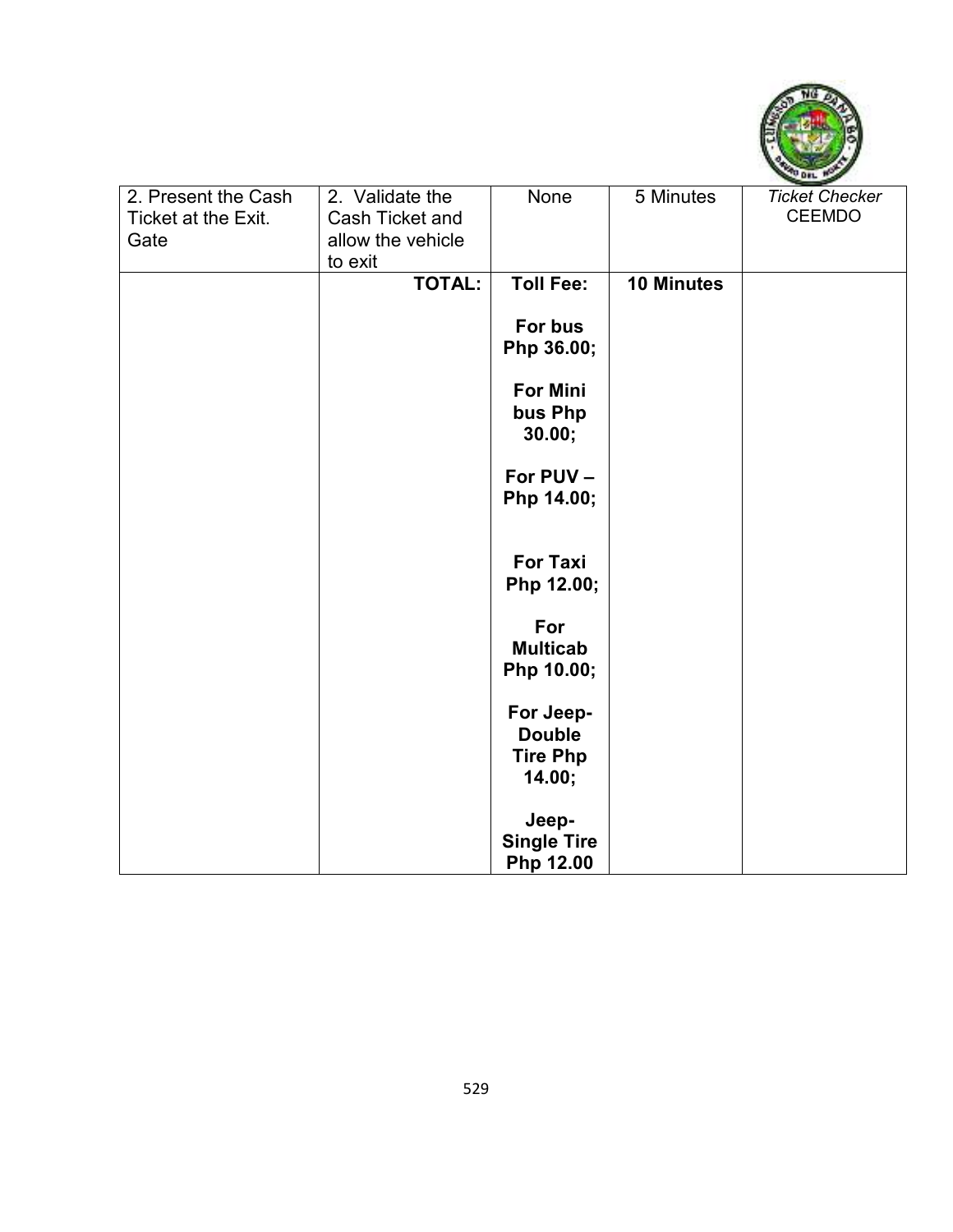

## **3. Slaughtering Services of Livestock**

Slaughtering service/s are provided to Livestock/ Meat Dealers who may wish to avail of the services of the slaughterhouse of the LGU for purposes of human consumption.

| <b>Office or Division:</b>                                                                                                                    |                                                                                                                                                | City Economic Enterprise Management and Development Office -<br><b>Slaughterhouse Operation</b> |                                             |                                                    |  |  |
|-----------------------------------------------------------------------------------------------------------------------------------------------|------------------------------------------------------------------------------------------------------------------------------------------------|-------------------------------------------------------------------------------------------------|---------------------------------------------|----------------------------------------------------|--|--|
| <b>Classification:</b>                                                                                                                        | Simple                                                                                                                                         |                                                                                                 |                                             |                                                    |  |  |
| <b>Type of Transaction:</b>                                                                                                                   |                                                                                                                                                | G2C - Government to Citizens and Business                                                       |                                             |                                                    |  |  |
| Who may avail:                                                                                                                                | All                                                                                                                                            |                                                                                                 |                                             |                                                    |  |  |
| <b>CHECKLIST OF REQUIREMENTS</b>                                                                                                              | <b>WHERE TO SECURE</b>                                                                                                                         |                                                                                                 |                                             |                                                    |  |  |
| Veterinary Health Certificate for Hogs<br>(Original copy)                                                                                     |                                                                                                                                                | <b>City Veterinary Office</b>                                                                   |                                             |                                                    |  |  |
| Certificate of Ownership or Certificate of<br>Transfer (Original copy)                                                                        |                                                                                                                                                | Office                                                                                          | Revenue Collection Clerk - City Treasurer's |                                                    |  |  |
| <b>Barangay Certificate for Large Ruminants</b><br>(if no Certificate of Ownership or<br>Certificate of Transfer presented), Original<br>copy |                                                                                                                                                |                                                                                                 | <b>Barangay Hall</b>                        |                                                    |  |  |
| Shipping Permit for Hogs outside the<br>Locality (Original copy)                                                                              |                                                                                                                                                | City Veterinary Office (outside other locality)                                                 |                                             |                                                    |  |  |
| Medical Certificate (1 original copy)                                                                                                         |                                                                                                                                                | <b>Client attending Physician</b>                                                               |                                             |                                                    |  |  |
| <b>CLIENT STEPS</b>                                                                                                                           | <b>AGENCY</b><br><b>ACTIONS</b>                                                                                                                | <b>FEES TO BE</b><br><b>PAID</b>                                                                | <b>PROCESSING</b><br><b>TIME</b>            | <b>PERSON</b><br><b>RESPONSIBLE</b>                |  |  |
| 1. Present the<br>livestock for slaughter<br>with the complete<br>requirements and                                                            | 1. Receive<br>requisite<br>documents                                                                                                           | <b>NONE</b>                                                                                     | 5 Minutes                                   | Livestock Inspector<br><b>CEEMDO</b>               |  |  |
| proceed to collection<br>counter                                                                                                              | 1.1 Conduct<br>initial ante-<br>mortem inspection<br>of livestock and/or<br>Conduct<br>Pregnancy<br>Diagnosis for<br>female large<br>ruminants |                                                                                                 | 30 Minutes                                  | Livestock<br>Inspector-<br>CEEMDO/<br><b>CAGRO</b> |  |  |
|                                                                                                                                               | 1.2 Direct the<br>client to pay the                                                                                                            |                                                                                                 | 5 Minutes                                   | Livestock Inspector                                |  |  |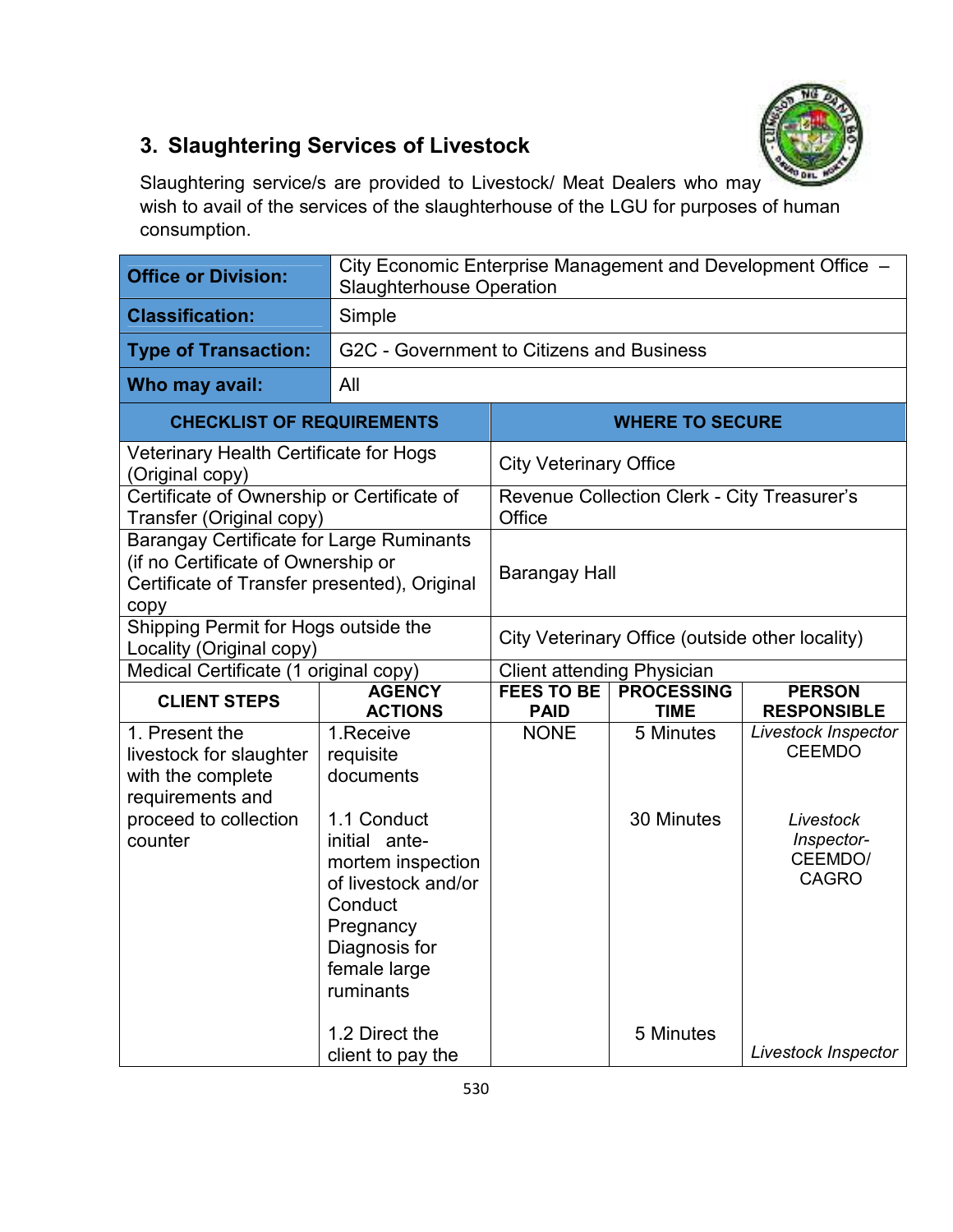

|                                                                                                                               | slaughtering fee<br>after the ante-<br>mortem inspection<br>at the collection<br>counter                                                                                                              |                                                                                                                                             |                          | <b>CEEMDO</b>                                       |
|-------------------------------------------------------------------------------------------------------------------------------|-------------------------------------------------------------------------------------------------------------------------------------------------------------------------------------------------------|---------------------------------------------------------------------------------------------------------------------------------------------|--------------------------|-----------------------------------------------------|
| 2. Go to the collection<br>counter and wait to<br>be called to pay the<br>assigned fees and<br>accept the Official<br>Receipt | 2. Accept<br>payment based on<br>the Order of<br>Payment<br>2.1 Issue Official<br>Receipt                                                                                                             | <b>Entry Fees</b><br>Οf<br>Livestock:<br>Hogs -<br>Php 75.00<br>Large<br>Ruminants-<br>Php 290.00<br>Small<br><b>Ruminants</b><br>Php 75.00 | 5 Minutes                | Revenue<br><b>Collection Clerk</b><br><b>CEEMDO</b> |
| 3. Submit the Official<br>Receipt to the<br>Livestock Inspector                                                               | 3. Receive the<br><b>Official Receipt</b><br>3.1 Conduct further<br>ante-mortem<br>inspection of<br>livestock at rest. (6<br>hours until<br>schedule of<br>slaughtering for<br>public<br>consumption) | None                                                                                                                                        | 2 Minutes                | Livestock Inspector<br><b>CEEMDO</b>                |
|                                                                                                                               | 3.2 Conduct<br>Slaughter of<br>Livestock                                                                                                                                                              |                                                                                                                                             | 30 Minutes<br>(Per Head) | Private Butcher                                     |
|                                                                                                                               | 3.3 Conduct post-<br>mortem inspection                                                                                                                                                                |                                                                                                                                             | 20 Minutes               | <b>Meat Inspector</b><br><b>CEEMDO</b>              |
|                                                                                                                               | 3.4 Prepare the<br><b>Meat Inspection</b>                                                                                                                                                             |                                                                                                                                             | 5 Minutes                | <b>Meat Inspector</b><br><b>CEEMDO</b>              |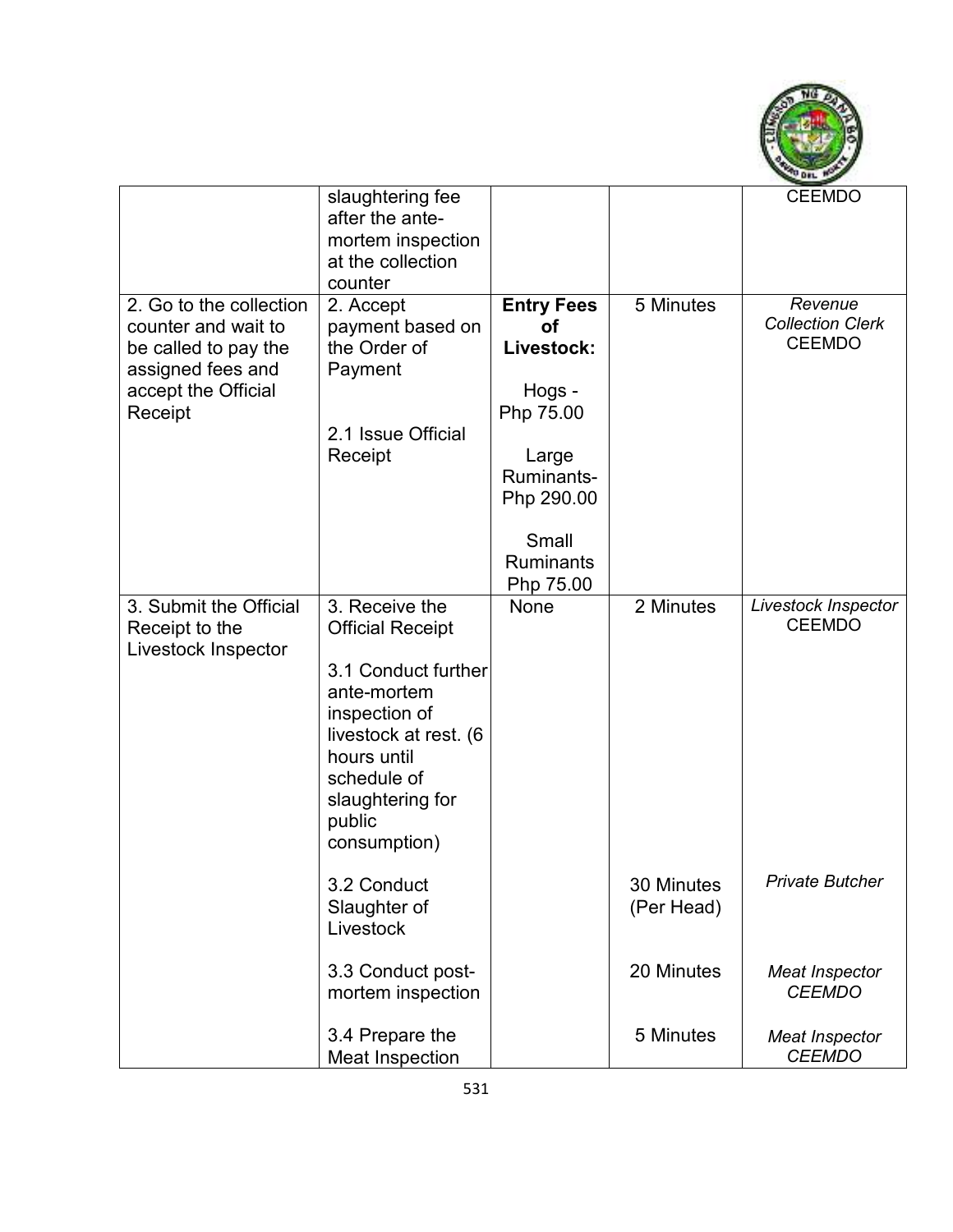

|                                                                                                   | Certificate,<br>Condemnation<br>Receipt and<br><b>Dispatching Form</b>                                             |                                                                     |                                                                                           |                                        |
|---------------------------------------------------------------------------------------------------|--------------------------------------------------------------------------------------------------------------------|---------------------------------------------------------------------|-------------------------------------------------------------------------------------------|----------------------------------------|
| 4. Receive the Meat<br>Inspection Certificate,<br>Condemnation<br>Receipt and<br>Dispatching Form | 4. Release the<br><b>Meat Inspection</b><br>Certificate,<br>Condemnation<br>Receipt and<br><b>Dispatching Form</b> | None                                                                | 5 minutes                                                                                 | <b>Meat Inspector</b><br><b>CEEMDO</b> |
| 5. Receive the<br>Carcass and offal                                                               | 5. Release the<br>carcass and offal                                                                                | None                                                                | 25 minutes                                                                                | Meat Inspector<br><b>CEEMDO</b>        |
|                                                                                                   | 5.1 Check the<br>documents and<br>carcass/offal<br>inside the meat<br>van                                          |                                                                     | 2 minutes                                                                                 | Guard on duty                          |
|                                                                                                   | <b>TOTAL:</b>                                                                                                      | <b>Entry Fees</b><br><b>of</b><br>Livestock:<br>Hogs -<br>Php 75.00 | 1 Hour, 44<br><b>Minutes and</b><br>30 Minutes/<br>head<br>(slaughtering<br>of livestock) |                                        |
|                                                                                                   |                                                                                                                    | Large<br><b>Ruminants-</b><br>Php 290.00                            |                                                                                           |                                        |
|                                                                                                   |                                                                                                                    | <b>Small</b><br><b>Ruminants</b><br>Php 75.00                       |                                                                                           |                                        |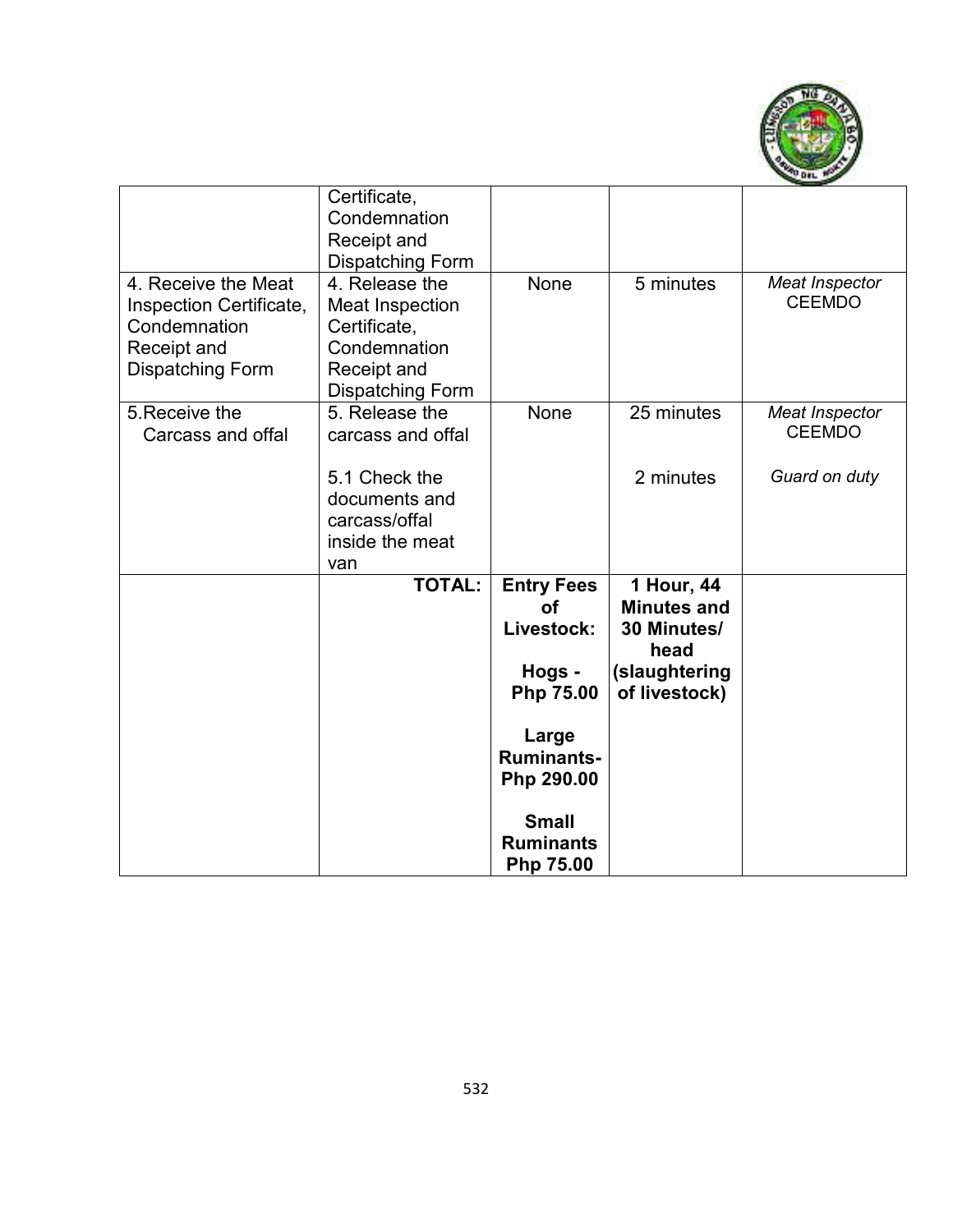

## **4. Payment of Stall Rental and Other Market Fees**

Payment of Stall Rental, Market Fees and other charges.

| <b>Office or Division:</b>                                                                                                    | <b>Market Operation</b>                                                                                                  | City Economic Enterprise Management and Development Office -                                                                   |                                  |                                                     |  |
|-------------------------------------------------------------------------------------------------------------------------------|--------------------------------------------------------------------------------------------------------------------------|--------------------------------------------------------------------------------------------------------------------------------|----------------------------------|-----------------------------------------------------|--|
| <b>Classification:</b>                                                                                                        | Simple                                                                                                                   |                                                                                                                                |                                  |                                                     |  |
| <b>Type of Transaction:</b>                                                                                                   | <b>G2C - Government to Business</b>                                                                                      |                                                                                                                                |                                  |                                                     |  |
| Who may avail:                                                                                                                | Market Stall Owners / Stall holders                                                                                      |                                                                                                                                |                                  |                                                     |  |
| <b>CHECKLIST OF REQUIREMENTS</b>                                                                                              |                                                                                                                          |                                                                                                                                | <b>WHERE TO SECURE</b>           |                                                     |  |
| None                                                                                                                          |                                                                                                                          | None                                                                                                                           |                                  |                                                     |  |
| <b>CLIENT STEPS</b>                                                                                                           | <b>AGENCY</b><br><b>ACTIONS</b>                                                                                          | <b>FEES TO BE</b><br><b>PAID</b>                                                                                               | <b>PROCESSING</b><br><b>TIME</b> | <b>PERSON</b><br><b>RESPONSIBLE</b>                 |  |
| 1. Request for billing<br>statement at the<br>counter                                                                         | 1. Verify record<br>and prepare billing<br>statement.<br>1.1 Direct client to<br>pay to the<br><b>Collection Counter</b> | <b>None</b>                                                                                                                    | 5 Minutes                        | <b>Ritchel Arones</b><br><b>Analise Galleta</b>     |  |
| 2. Go to the collection<br>counter and wait to<br>be called to pay the<br>assigned fees and<br>accept the Official<br>Receipt | 2. Accept<br>payment based on<br>the billing<br>statement<br>2.1 Issue Official<br>Receipt                               | stall rental<br>market<br>fees, and<br>other<br>charges<br>(attached<br>table of<br><b>Market</b><br>Rental<br>Rates<br>below) | 5 Minutes                        | Rhodora Matutino<br>Ninfa Pausal<br>Lucia Torrejano |  |
|                                                                                                                               |                                                                                                                          | <b>TOTAL: Based on the</b><br><b>Market</b><br><b>Rental Rates</b>                                                             | <b>10 Minutes</b>                |                                                     |  |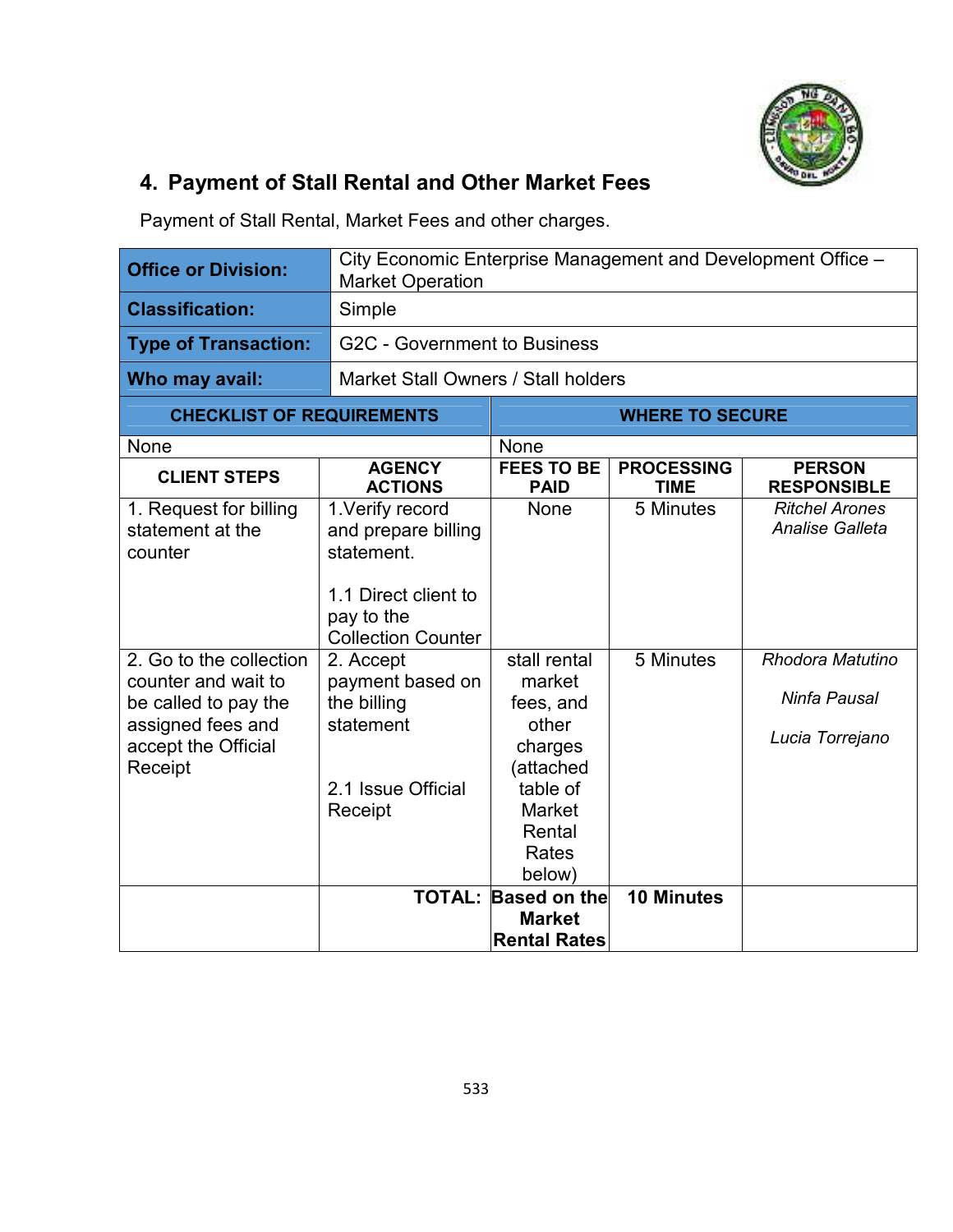

| <b>MARKET RENTAL RATES</b>                                                                                                                                                               |                               |  |  |  |  |
|------------------------------------------------------------------------------------------------------------------------------------------------------------------------------------------|-------------------------------|--|--|--|--|
| <b>Particular Section</b>                                                                                                                                                                | Rate/rent/sq.m/day            |  |  |  |  |
|                                                                                                                                                                                          |                               |  |  |  |  |
| <b>Meat Section</b>                                                                                                                                                                      | Php 21.00/day/stall           |  |  |  |  |
| <b>Fish Section</b>                                                                                                                                                                      | Php 21.00/day/stall           |  |  |  |  |
| Vegetable Section                                                                                                                                                                        | Php 21.00/day/stall           |  |  |  |  |
| <b>Fruit Section</b>                                                                                                                                                                     | Php 21.00/day/stall           |  |  |  |  |
| <b>General Merchandise</b>                                                                                                                                                               | Php 3.00/sq.m/day             |  |  |  |  |
| <b>Dried Fish Section</b>                                                                                                                                                                | Php 3.00/sq.m/day             |  |  |  |  |
| Eatery, Cafeteria                                                                                                                                                                        | Php 3.00/sq.m/day             |  |  |  |  |
| <b>Poultry Product</b>                                                                                                                                                                   | Php 3.00/sq.m/day             |  |  |  |  |
| Ice Storage                                                                                                                                                                              | Php 5.00/sq.m/day             |  |  |  |  |
| <b>BAGSAKAN: Agricultural</b><br><b>Product/Ambulant and others</b>                                                                                                                      | Php 5.00/sq.m/day             |  |  |  |  |
| Note: Better located stalls or booths such as front stalls facing the market<br>periphery or streets and corner stalls/ booths. There shall have added to the<br>aboved prescribed fees: |                               |  |  |  |  |
| <b>Front Corner stalls or booths</b>                                                                                                                                                     | plus 20% of the rates imposed |  |  |  |  |

| Front stalls or booths         | plus 15% of the rates imposed |
|--------------------------------|-------------------------------|
| Inside corner stalls or booths | plus 10% of the rates imposed |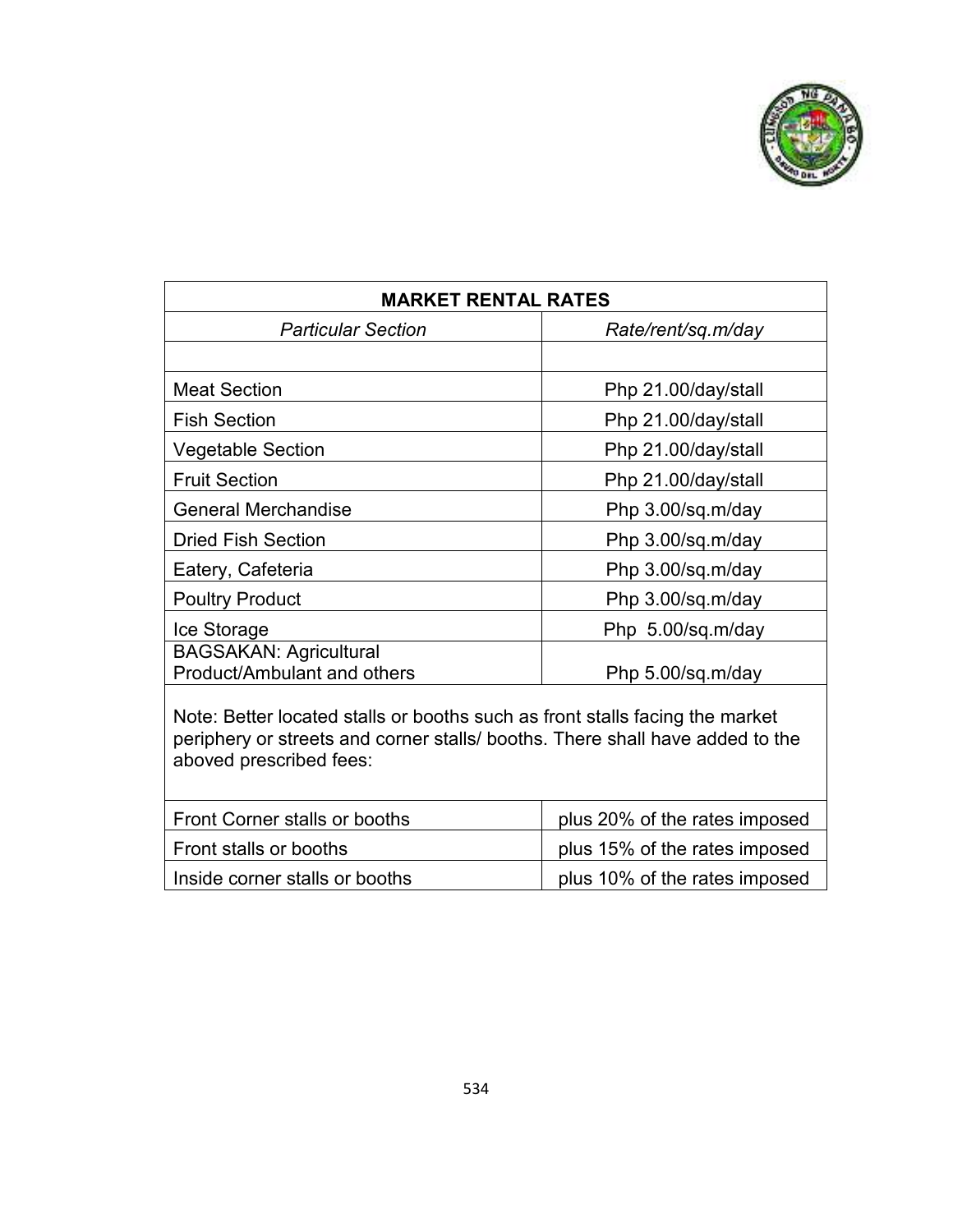

### **5. Issuance of Market Clearance**

Request Market Clearance for renewal of contract of lease, business Permit, stall transfer of rights and any other purpose.

| <b>Office or Division:</b>                                                                                                      | <b>Market Operation</b>                                                                                                                                                                                                                       | City Economic Enterprise Management and Development Office - |                                     |                                                     |  |  |
|---------------------------------------------------------------------------------------------------------------------------------|-----------------------------------------------------------------------------------------------------------------------------------------------------------------------------------------------------------------------------------------------|--------------------------------------------------------------|-------------------------------------|-----------------------------------------------------|--|--|
| <b>Classification:</b>                                                                                                          | Simple                                                                                                                                                                                                                                        |                                                              |                                     |                                                     |  |  |
| <b>Type of Transaction:</b>                                                                                                     | G2C - Government to Business                                                                                                                                                                                                                  |                                                              |                                     |                                                     |  |  |
| Who may avail:                                                                                                                  | Market Stall Owners / Stall holders / Market and Laray Vendors                                                                                                                                                                                |                                                              |                                     |                                                     |  |  |
| <b>CHECKLIST OF REQUIREMENTS</b>                                                                                                |                                                                                                                                                                                                                                               |                                                              | <b>WHERE TO SECURE</b>              |                                                     |  |  |
| Official Receipt (OR) of updated market<br>stall rentals, other market fees and other<br>charges                                |                                                                                                                                                                                                                                               | <b>CEEMDO</b> - Premiumed Market Office                      |                                     |                                                     |  |  |
| <b>CLIENT STEPS</b>                                                                                                             | <b>AGENCY</b><br><b>ACTIONS</b>                                                                                                                                                                                                               | <b>FEES TO BE</b><br><b>PAID</b>                             | <b>PROCESSING</b><br><b>TIME</b>    | <b>PERSON</b><br><b>RESPONSIBLE</b>                 |  |  |
| 1. Request for Market<br>Clearance at the<br>counter and accept<br>order of payment and<br>proceed to the<br>collection counter | 1. Check and<br>verify the market<br>vendor's profile<br>and record<br>1.1 Check the<br>market vendor's<br>record of<br>payments from<br>the system<br>1.2 Issue Order of<br>Payment and<br>direct client to the<br><b>Collection Counter</b> | <b>None</b>                                                  | 5 Minutes<br>2 Minutes<br>2 Minutes | <b>Ritchel Arones</b><br>Analise Galleta            |  |  |
| 2. Go to the collection<br>counter and wait to<br>be called to pay the<br>assigned fees and<br>accept the Official<br>Receipt   | 2. Accept<br>payment based on<br>the Order of<br>Payment<br>2.1 Issue Official<br>Receipt                                                                                                                                                     | Market<br>Clearance -<br>Php100.00                           | 5 Minutes                           | Rhodora Matutino<br>Ninfa Pausal<br>Lucia Torrejano |  |  |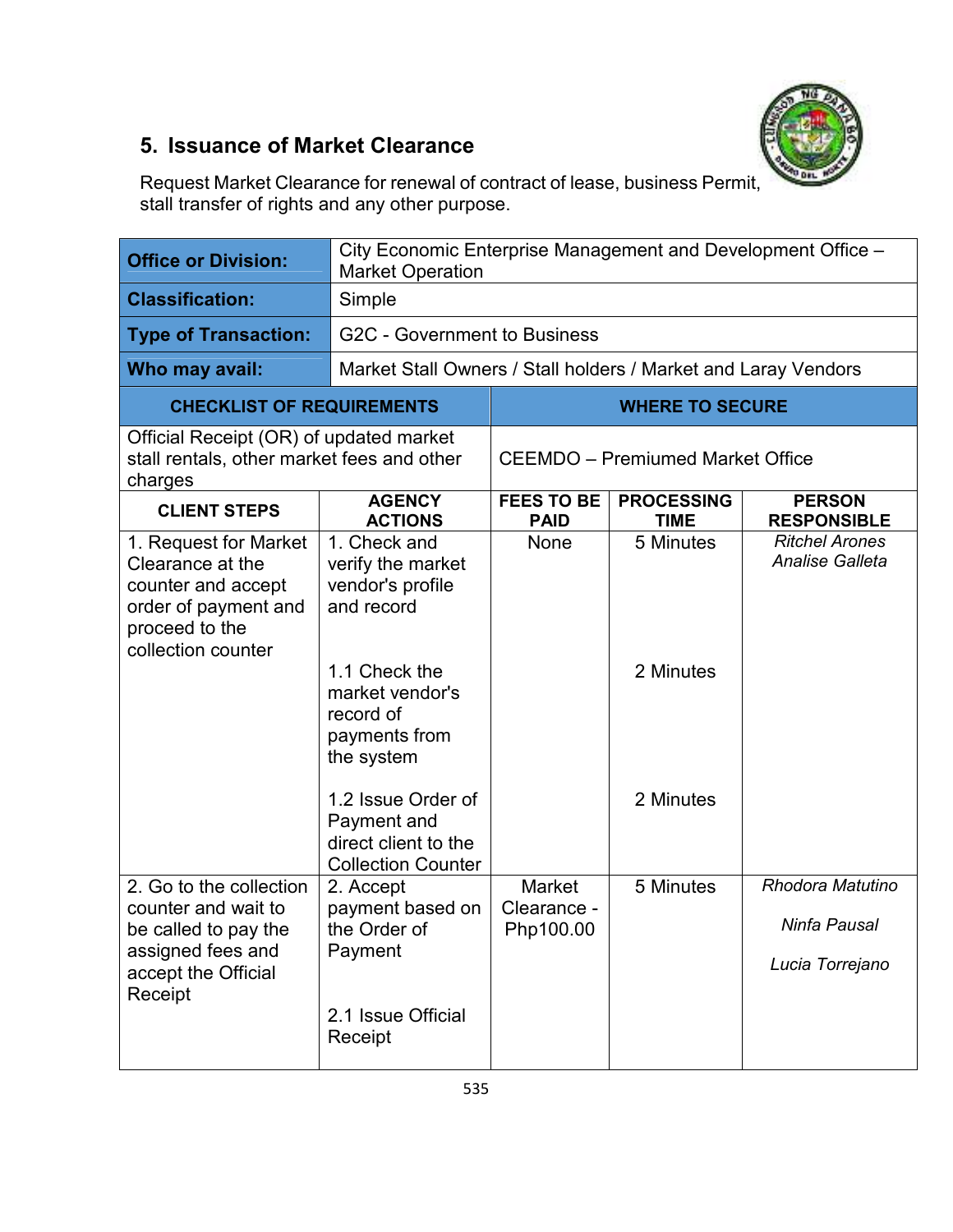

| 3. Submit the Official<br>Receipt | 3. Receive and<br>verify the Official<br>Receipt                          | None                                      | 3 Minutes         | <b>Ritchel Arones</b><br><b>Analise Galleta</b> |
|-----------------------------------|---------------------------------------------------------------------------|-------------------------------------------|-------------------|-------------------------------------------------|
|                                   | 3.1 Prepare the<br><b>Market Clearance</b>                                |                                           | 5 Minutes         | <b>Ritchel Arones</b><br><b>Analise Galleta</b> |
|                                   | 3.2 Sign the<br><b>Market Clearance</b>                                   |                                           | 3 Minutes         | <b>Dulce Relopez</b><br><b>CGADH-CEEMDO</b>     |
| 4. Claim the Market<br>Clearance  | 4. Record in the<br>logbook and<br>release the<br><b>Market Clearance</b> | None                                      | 5 Minutes         | <b>Ritchel Arones</b><br>Analise Galleta        |
|                                   | <b>TOTAL:</b>                                                             | <b>Market</b><br>Clearance -<br>Php100.00 | <b>30 Minutes</b> |                                                 |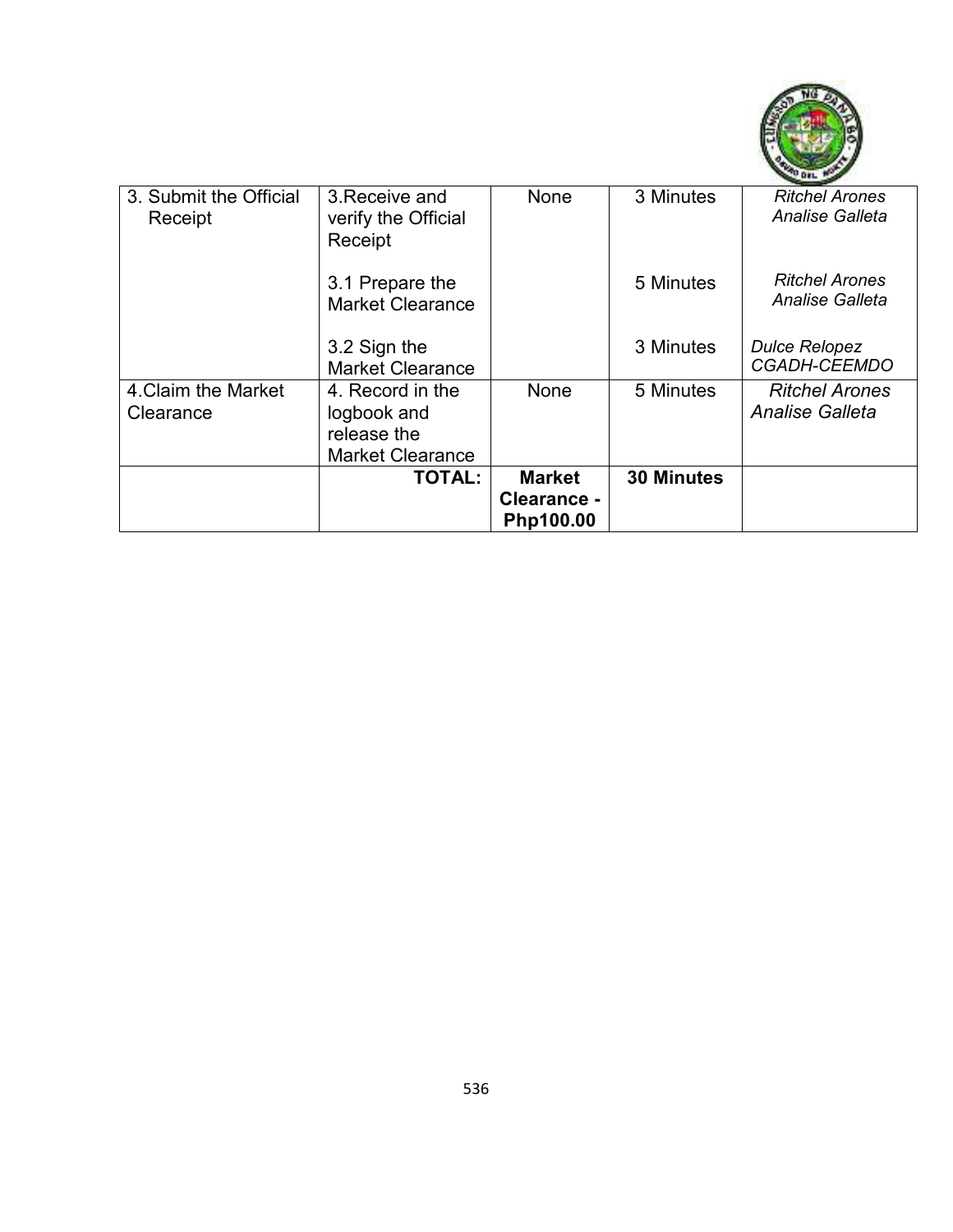### **6. Issuance of Market Certification**



Request for Certifications for any legal purpose.

| <b>Office or Division:</b>                                                                                                    | City Economic Enterprise Management and Development Office -<br><b>Market Operation</b>                                          |                                              |                                  |                                                     |  |
|-------------------------------------------------------------------------------------------------------------------------------|----------------------------------------------------------------------------------------------------------------------------------|----------------------------------------------|----------------------------------|-----------------------------------------------------|--|
| <b>Classification:</b>                                                                                                        | Simple                                                                                                                           |                                              |                                  |                                                     |  |
| <b>Type of Transaction:</b>                                                                                                   |                                                                                                                                  | <b>G2C-Government to Business</b>            |                                  |                                                     |  |
| Who may avail:                                                                                                                | Public                                                                                                                           |                                              |                                  |                                                     |  |
| <b>CHECKLIST OF REQUIREMENTS</b>                                                                                              |                                                                                                                                  |                                              | <b>WHERE TO SECURE</b>           |                                                     |  |
| Letter Request                                                                                                                |                                                                                                                                  | <b>Client</b>                                |                                  |                                                     |  |
| <b>CLIENT STEPS</b>                                                                                                           | <b>AGENCY</b><br><b>ACTIONS</b>                                                                                                  | <b>FEES TO BE</b><br><b>PAID</b>             | <b>PROCESSING</b><br><b>TIME</b> | <b>PERSON</b><br><b>RESPONSIBLE</b>                 |  |
| 1. Submit requirement<br>at the counter and<br>accept order of<br>payment and proceed<br>to the collection<br>counter         | 1. Accept the<br>letter request and<br><b>Issue Order of</b><br>Payment and<br>direct client to the<br><b>Collection Counter</b> | <b>None</b>                                  | 5 Minutes                        | <b>RitchelArones</b><br><b>Analise Galleta</b>      |  |
| 2. Go to the collection<br>counter and wait to<br>be called to pay the<br>assigned fees and<br>accept the Official<br>Receipt | 2. Accept<br>payment based on<br>the Order of<br>Payment<br>2.1 Issue Official<br>Receipt                                        | <b>Market</b><br>Certification-<br>Php100.00 | 5 Minutes                        | Rhodora Matutino<br>Ninfa Pausal<br>Lucia Torrejano |  |
| 3. Submit the Official<br>Receipt                                                                                             | 3. Receive and<br>verify the Official<br>Receipt<br>3.1 Prepare the<br><b>Market</b><br>Certification                            | <b>None</b>                                  | 5 Minutes<br>5 Minutes           | <b>RitchelArones</b><br><b>Analise Galleta</b>      |  |
|                                                                                                                               | 3.2 Sign the<br>Market<br>Certification                                                                                          |                                              | 5 Minutes                        | <b>Dulce Relopez</b><br><b>CGADH-CEEMDO</b>         |  |
| 4. Claim the Market<br>Certification                                                                                          | 4. Record in the<br>logbook and<br>release the<br>Market Clearance.                                                              | None                                         | 5 Minutes                        | <b>RitchelArones</b><br><b>Analise Galleta</b>      |  |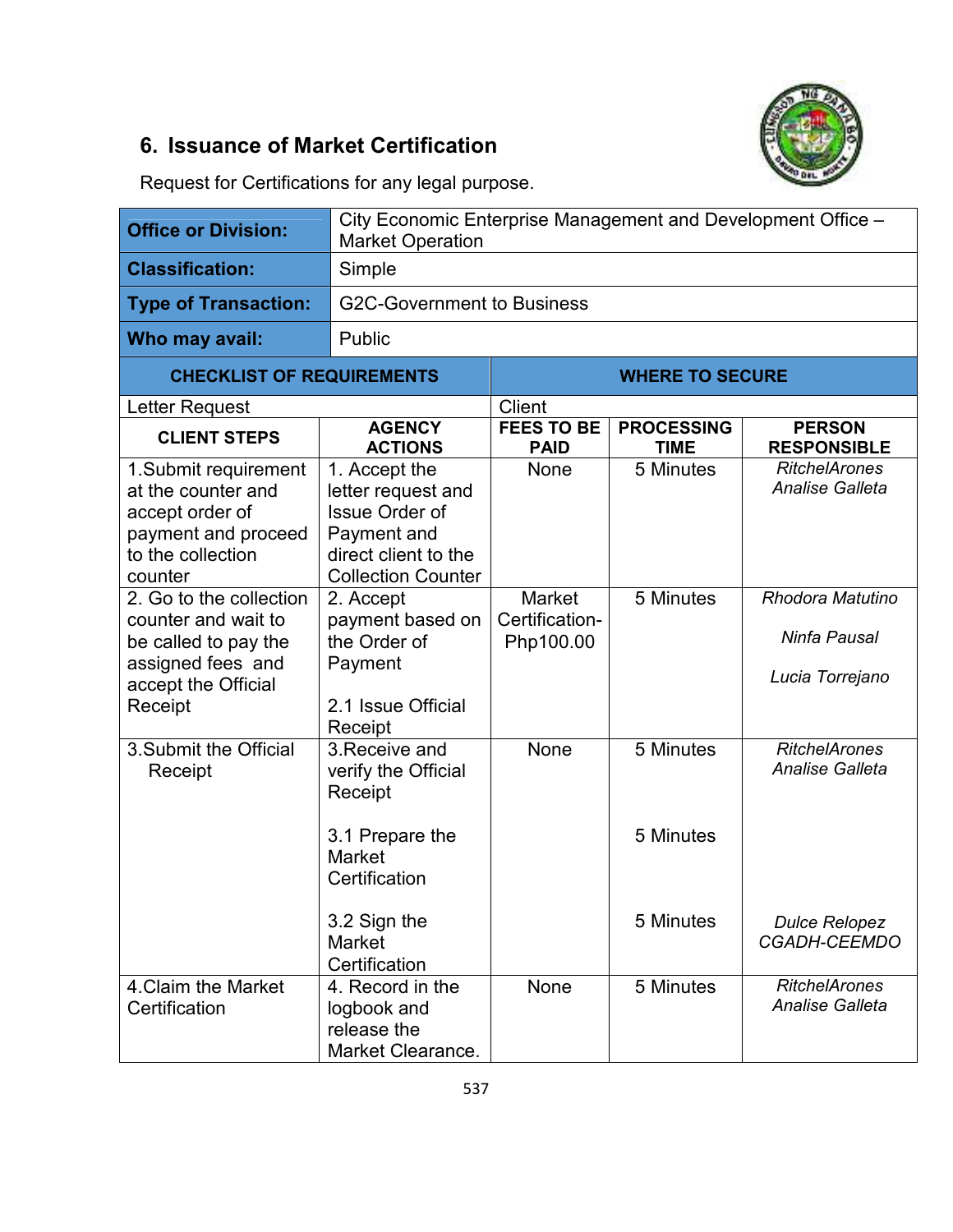

| <b>TOTAL:</b> | <b>Market</b><br><b>Certification</b> | 30 Minutes |  |
|---------------|---------------------------------------|------------|--|
|               | Php100.00                             |            |  |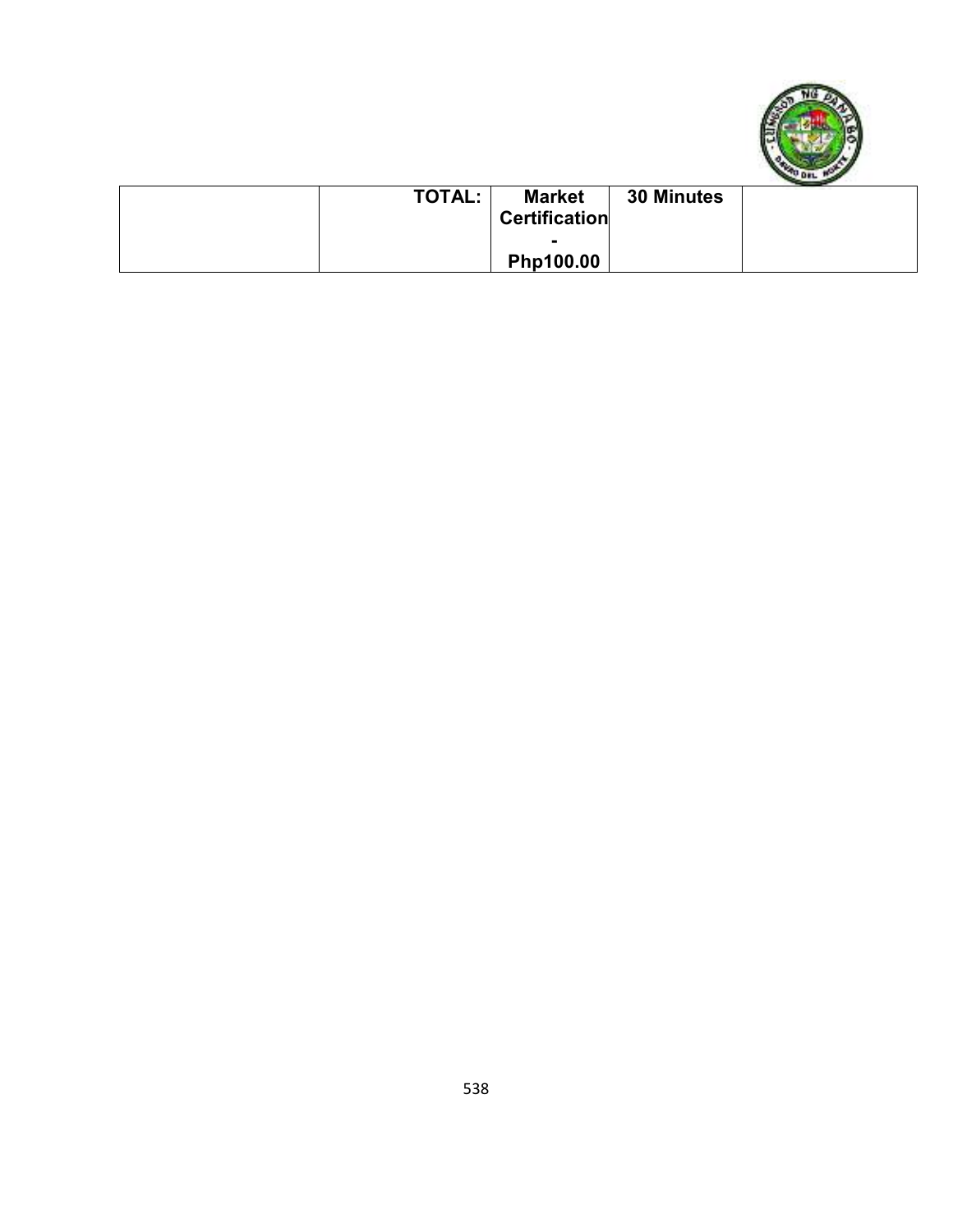

### **7. Application for Stall Transfer of Rights (Transferor)**

The legitimate awardee (transferor) waives his right over to new Transferee.

| <b>Office or Division:</b>                                                                                                       | City Economic Enterprise Management and Development Office<br>(CEEMDO) - Market Operation                                                                       |                                                                                                                                 |                                          |                                                     |
|----------------------------------------------------------------------------------------------------------------------------------|-----------------------------------------------------------------------------------------------------------------------------------------------------------------|---------------------------------------------------------------------------------------------------------------------------------|------------------------------------------|-----------------------------------------------------|
| <b>Classification:</b>                                                                                                           | Simple                                                                                                                                                          |                                                                                                                                 |                                          |                                                     |
| <b>Type of Transaction:</b>                                                                                                      | <b>G2C-Government to Business</b>                                                                                                                               |                                                                                                                                 |                                          |                                                     |
| Who may avail:                                                                                                                   | Legitimate stall awardee / transferee                                                                                                                           |                                                                                                                                 |                                          |                                                     |
| <b>CHECKLIST OF REQUIREMENTS</b>                                                                                                 |                                                                                                                                                                 |                                                                                                                                 | <b>WHERE TO SECURE</b>                   |                                                     |
| Transferor's waiver of rights                                                                                                    |                                                                                                                                                                 | Any Private Lawyer                                                                                                              |                                          |                                                     |
| Valid Identification Card (Photocopy with<br>three specimen signatures)                                                          |                                                                                                                                                                 | <b>Any Government Agency</b>                                                                                                    |                                          |                                                     |
| Official Receipt (OR) of updated stall<br>rental and other market charges                                                        |                                                                                                                                                                 |                                                                                                                                 | <b>Revenue Collection Clerk - CEEMDO</b> |                                                     |
| <b>CLIENT STEPS</b>                                                                                                              | <b>AGENCY</b><br><b>ACTIONS</b>                                                                                                                                 | <b>FEES TO BE</b><br><b>PAID</b>                                                                                                | <b>PROCESSING</b><br><b>TIME</b>         | <b>PERSON</b><br><b>RESPONSIBLE</b>                 |
| Submit the complete<br>requirements at the<br>counter and accept<br>order of payment and<br>proceed to the<br>collection counter | 1. Receive and<br>verify the<br>submitted<br>requirements.<br>1.1 Issue Order of<br>Payment and<br>direct the client to<br>pay to the<br>Collection<br>Counter. | <b>None</b>                                                                                                                     | 5 Minutes                                | <b>Ritchel Arones</b><br>Libertine de Paz           |
| 2. Go to the collection<br>counter and wait to<br>be called to pay the<br>assigned fees and<br>accept the Official<br>Receipt    | 2. Accept<br>payment based on<br>the Order of<br>Payment<br>2.1 Issue Official<br>Receipt                                                                       | <b>Transfer</b><br>Fee -<br>PHP10,000.<br>00<br>Market<br>Clearance<br>(to surrender<br><b>Business</b><br>Permit)<br>Php100.00 | 5 Minutes                                | Rhodora Matutino<br>Ninfa Pausal<br>Lucia Torrejano |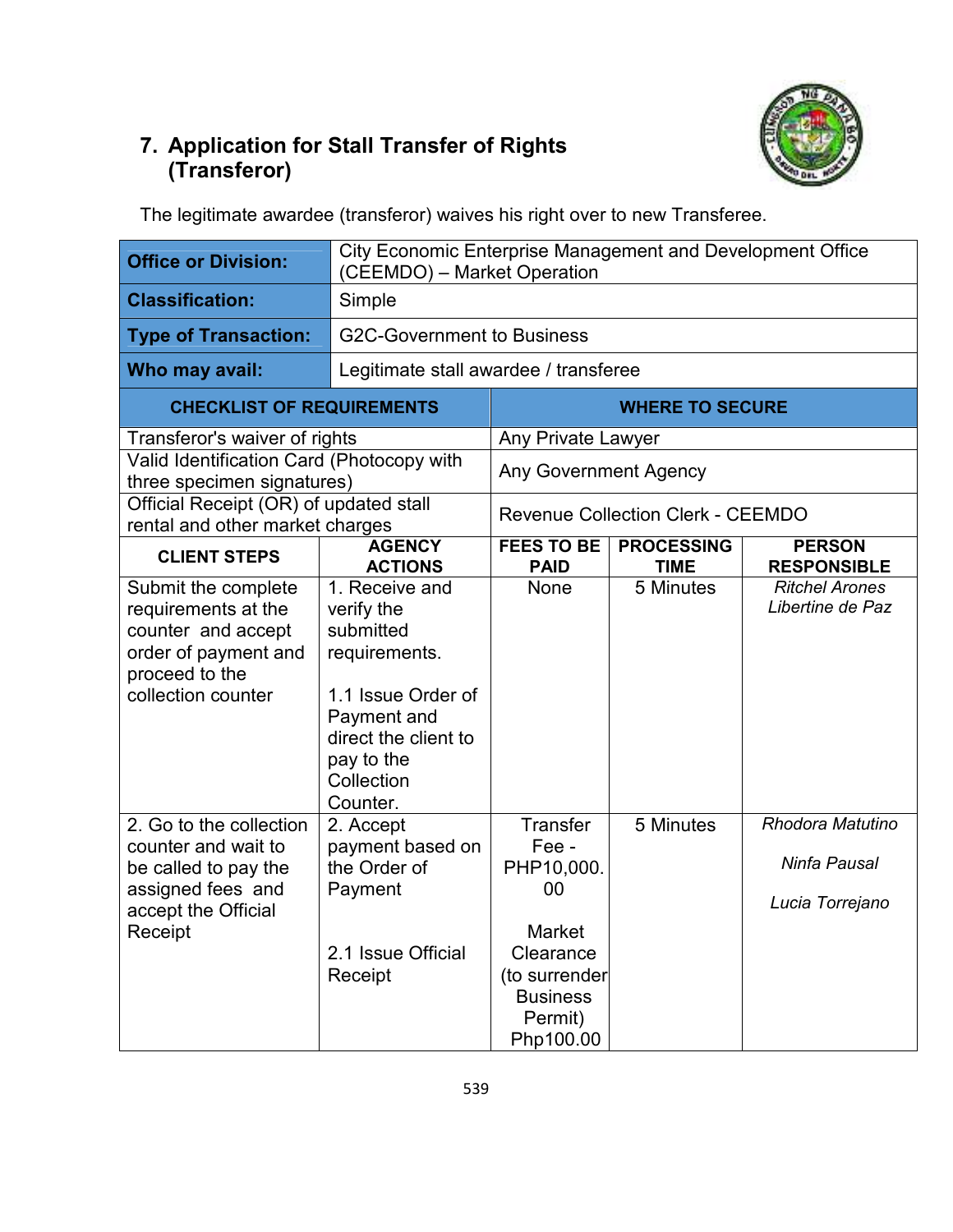

| 3. Submit the Official<br>Receipt | 3. Receive and<br>verify the Official<br>Receipt | None                                        | 5 Minutes         | <b>Ritchel Arones</b><br>Libertine de Paz   |
|-----------------------------------|--------------------------------------------------|---------------------------------------------|-------------------|---------------------------------------------|
|                                   | 3.1 Prepare the<br><b>Market Clearance</b>       |                                             | 5 Minutes         |                                             |
|                                   | 3.2 Sign the<br><b>Market Clearance</b>          |                                             | 5 Minutes         | <b>Dulce Relopez</b><br><b>CGADH-CEEMDO</b> |
| 4. Claim the Market               | 4. Record in the                                 | None                                        | 5 Minutes         | <b>Ritchel Arones</b>                       |
| Certification                     | logbook and                                      |                                             |                   | Libertine de Paz                            |
|                                   | release the                                      |                                             |                   |                                             |
|                                   | <b>Market Clearance</b>                          |                                             |                   |                                             |
|                                   | <b>TOTAL:</b>                                    | <b>Transfer</b><br>Fee and<br><b>Market</b> | <b>30 Minutes</b> |                                             |
|                                   |                                                  | <b>Clearance</b>                            |                   |                                             |
|                                   |                                                  | Php 10,100.00                               |                   |                                             |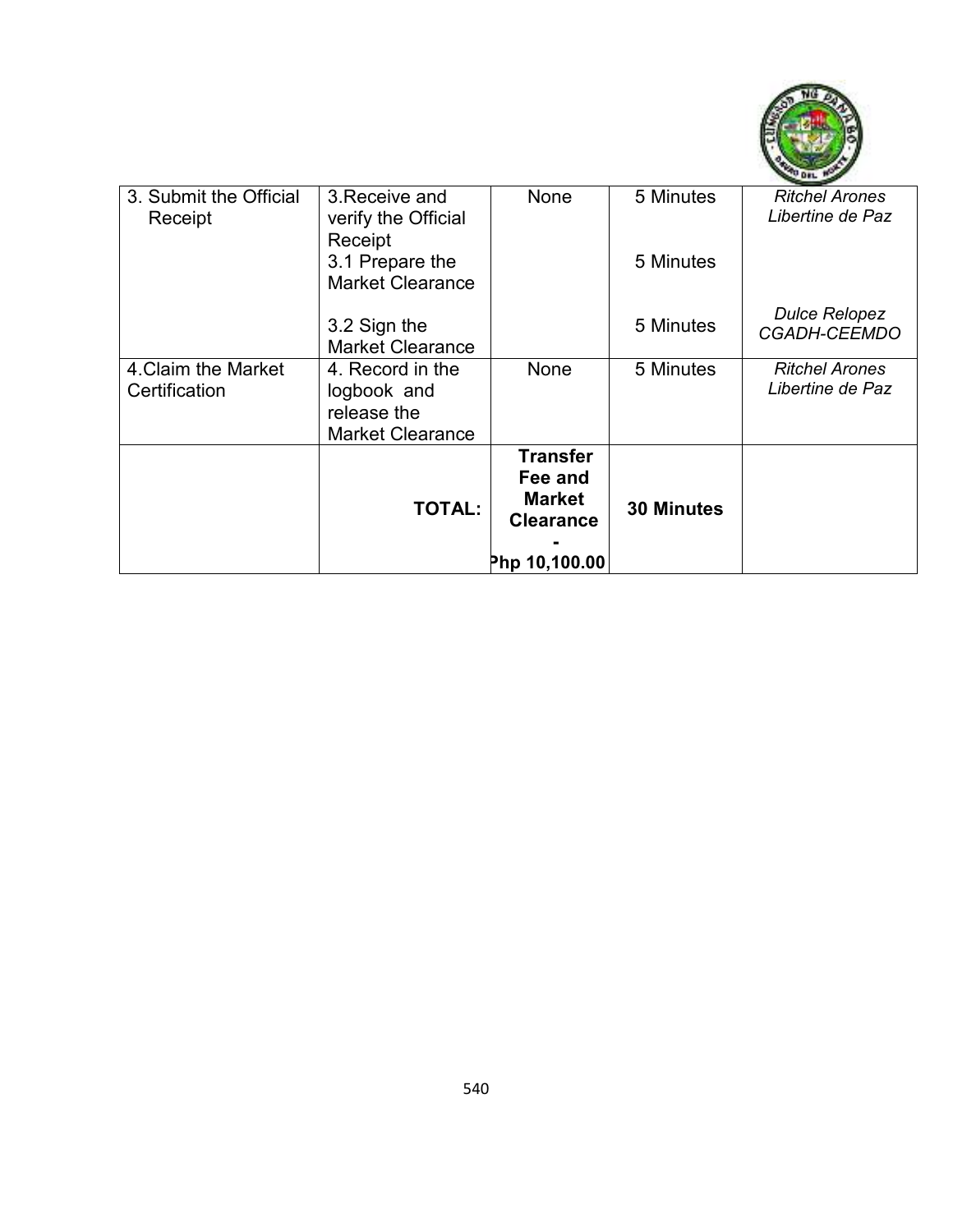## **8. Application of New Stall Rights (Transferee)**



The new legitimate transferee.

| <b>Office or Division:</b>                                                                                                             | <b>Market Operation</b>                                                                                                                                           | City Economic Enterprise Management and Development Office -                                                                            |                                         |                                                     |  |
|----------------------------------------------------------------------------------------------------------------------------------------|-------------------------------------------------------------------------------------------------------------------------------------------------------------------|-----------------------------------------------------------------------------------------------------------------------------------------|-----------------------------------------|-----------------------------------------------------|--|
| <b>Classification:</b>                                                                                                                 | Simple                                                                                                                                                            |                                                                                                                                         |                                         |                                                     |  |
| <b>Type of Transaction:</b>                                                                                                            | <b>G2C-Government to Business</b>                                                                                                                                 |                                                                                                                                         |                                         |                                                     |  |
| Who may avail:                                                                                                                         | Public                                                                                                                                                            |                                                                                                                                         |                                         |                                                     |  |
| <b>CHECKLIST OF REQUIREMENTS</b>                                                                                                       |                                                                                                                                                                   |                                                                                                                                         | <b>WHERE TO SECURE</b>                  |                                                     |  |
| Valid Identification Card (photocopy)                                                                                                  |                                                                                                                                                                   | <b>Any Government Agency</b>                                                                                                            |                                         |                                                     |  |
| <b>Barangay Clearance</b>                                                                                                              |                                                                                                                                                                   | <b>Barangay Hall</b>                                                                                                                    |                                         |                                                     |  |
| Latest Residence Certificate (photocopy)                                                                                               |                                                                                                                                                                   |                                                                                                                                         | Barangay Hall / City Treasurer's Office |                                                     |  |
| Vendor's Profile Form                                                                                                                  |                                                                                                                                                                   |                                                                                                                                         | <b>CEEMDO</b> - Premiumed Market Office |                                                     |  |
| Application Form for Transfer of Rights                                                                                                |                                                                                                                                                                   |                                                                                                                                         | <b>CEEMDO</b> – Premiumed Market Office |                                                     |  |
| <b>CLIENT STEPS</b>                                                                                                                    | <b>AGENCY</b><br><b>ACTIONS</b>                                                                                                                                   | <b>FEES TO BE</b><br><b>PAID</b>                                                                                                        | <b>PROCESSING</b><br><b>TIME</b>        | <b>PERSON</b><br><b>RESPONSIBLE</b>                 |  |
| 1. Submit the<br>complete<br>requirements at the<br>counter and accept<br>order of payment and<br>proceed to the<br>collection counter | 1. Receive and<br>verify the<br>submitted<br>requirements<br>1.1 Issue Order of<br>Payment and<br>direct the client to<br>pay to the<br><b>Collection Counter</b> | <b>None</b>                                                                                                                             | 5 Minutes                               | <b>Ritchel Arones</b><br>Libertine de Paz           |  |
| 2. Go to the collection<br>counter and wait to<br>be called to pay the<br>assigned fees and<br>accept the Official<br>Receipt          | 2. Accept<br>payment based on<br>the Order of<br>Payment<br>2.1 Issue Official<br>Receipt                                                                         | Occupancy<br>Fee-Php<br>2,500.00<br><b>Market</b><br>Clearance<br>Fee (for<br>Acquiring<br><b>Business</b><br>$Permit$ ) –<br>Php100.00 | 5 Minutes                               | Rhodora Matutino<br>Ninfa Pausal<br>Lucia Torrejano |  |
| 3. Submit the Official<br>Receipt                                                                                                      | 3. Receive the<br><b>Official Receipt</b><br>and attach to the                                                                                                    | None                                                                                                                                    | 5 Minutes                               | <b>Ritchel Arones</b><br>Libertine de Paz           |  |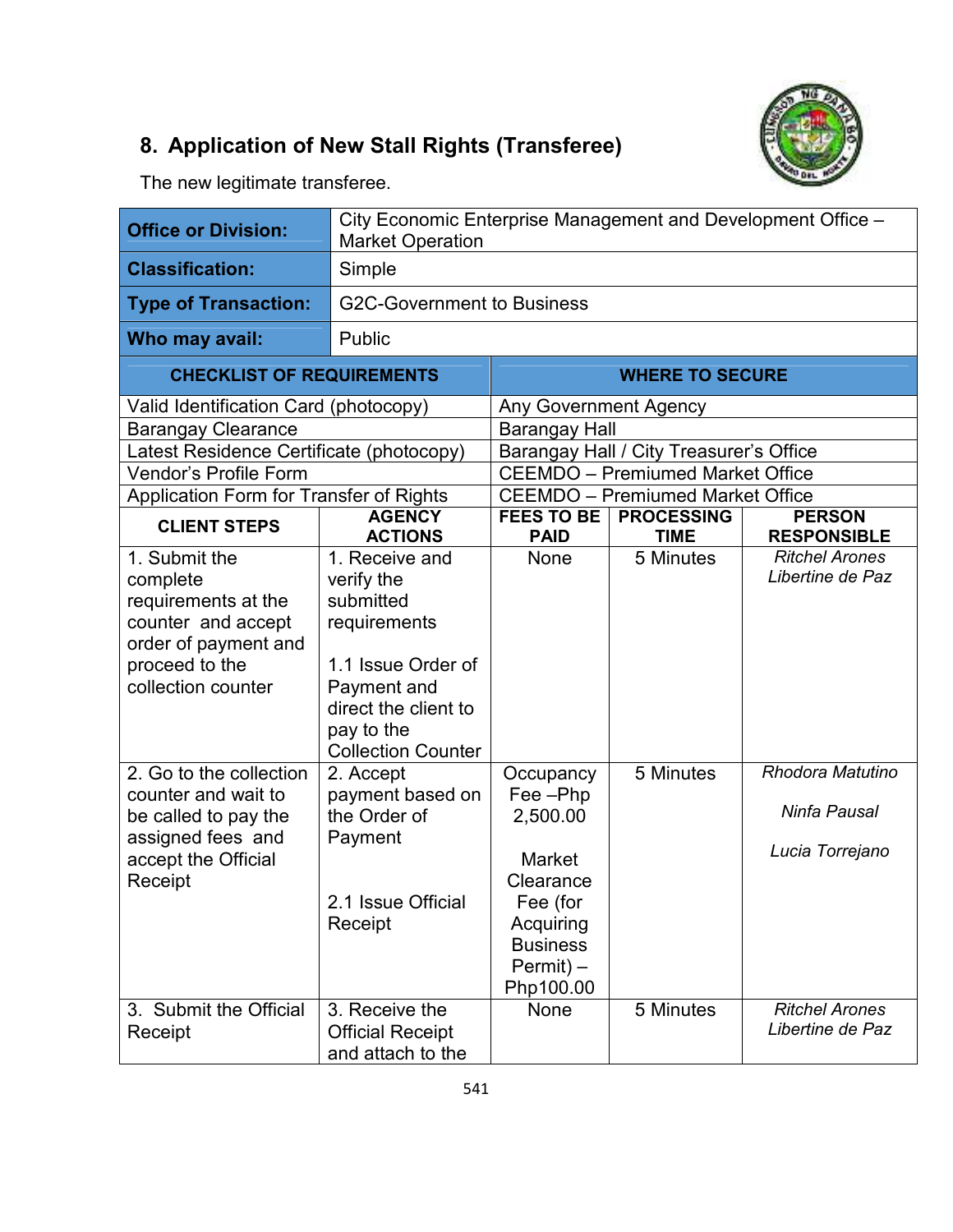

|                                                                      | <b>TOTAL:</b>                                                                                                                                                    | <b>Occupancy</b><br>Fee and<br><b>Market</b><br>Clearance-<br>Php 2,600.00 | <b>50 Minutes</b> |                                           |
|----------------------------------------------------------------------|------------------------------------------------------------------------------------------------------------------------------------------------------------------|----------------------------------------------------------------------------|-------------------|-------------------------------------------|
| Application for<br><b>Transfer of Rights</b><br>and Market Clearance | 4.1 Release the<br>approved<br>Application for<br><b>Transfer of Rights</b><br>and Market<br>Clearance                                                           |                                                                            |                   |                                           |
| 4. Claim the copy of<br>the approved                                 | 4. Record in the<br>logbook                                                                                                                                      | None                                                                       | 5 Minutes         | <b>Ritchel Arones</b><br>Libertine de Paz |
|                                                                      | 3.5 Approve the<br>application for<br><b>Transfer of Rights</b>                                                                                                  |                                                                            | 10 Minutes        | Nemesio L. Rasgo<br>CGDH-CEEMDO           |
|                                                                      | 3.3 Review the<br>application for<br><b>Transfer of Rights</b><br>and sign the<br><b>Market Clearance</b><br>and recommend<br>for approval to the<br><b>CGDH</b> |                                                                            | 15 Minutes        | <b>Dulce Relopez</b><br>CGADH-CEEMDO      |
|                                                                      | application form<br>and requirements.<br>3.2 Prepare the<br><b>Market Clearance</b>                                                                              |                                                                            | 5 Minutes         |                                           |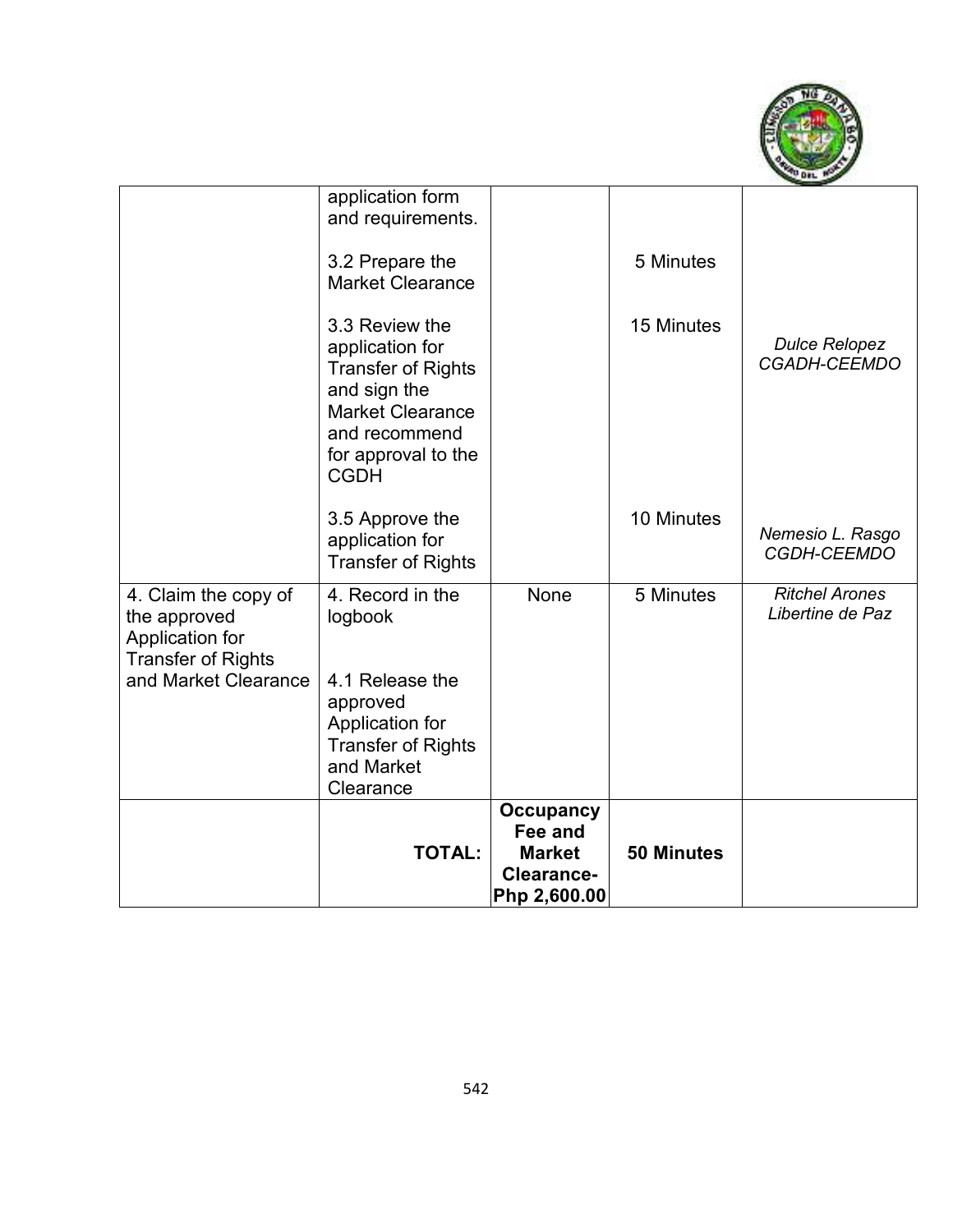

### **9. Application for New and Renewal of Contract of Lease**

Lease Contract of all stalls in the CEEMDO shall be renewed in accordance with the provision of the City Ordinance. Lease contract for Central and Premiumed Market stalls will be renewed every two (2) years and Food Centrum, Bus and Jeepney Terminal Stalls will be renewed annually.

| <b>Office or Division:</b>                                                                                                            | City Economic Enterprise Management and Development Office -<br><b>Market Operation</b>   |                                                                                                                                                            |                                          |                                                     |
|---------------------------------------------------------------------------------------------------------------------------------------|-------------------------------------------------------------------------------------------|------------------------------------------------------------------------------------------------------------------------------------------------------------|------------------------------------------|-----------------------------------------------------|
| <b>Classification:</b>                                                                                                                | Simple                                                                                    |                                                                                                                                                            |                                          |                                                     |
| <b>Type of Transaction:</b>                                                                                                           | <b>G2C-Government to Business</b>                                                         |                                                                                                                                                            |                                          |                                                     |
| Who may avail:                                                                                                                        |                                                                                           | Market Stall Owners / Stall holders                                                                                                                        |                                          |                                                     |
| <b>CHECKLIST OF REQUIREMENTS</b>                                                                                                      |                                                                                           |                                                                                                                                                            | <b>WHERE TO SECURE</b>                   |                                                     |
| Official Receipt (OR) for updated stall<br>rental payment                                                                             |                                                                                           |                                                                                                                                                            | <b>Revenue Collection Clerk - CEEMDO</b> |                                                     |
| Latest Residence Certificate (photocopy)                                                                                              |                                                                                           |                                                                                                                                                            | Barangay Hall / City Treasurer's Office  |                                                     |
| Barangay Clearance (Photocopy)                                                                                                        |                                                                                           | <b>Barangay Hall</b>                                                                                                                                       |                                          |                                                     |
| <b>CLIENT STEPS</b>                                                                                                                   | <b>AGENCY</b><br><b>ACTIONS</b>                                                           | <b>FEES TO BE</b><br><b>PAID</b>                                                                                                                           | <b>PROCESSING</b><br><b>TIME</b>         | <b>PERSON</b><br><b>RESPONSIBLE</b>                 |
| 1.Submit the<br>complete<br>requirements at the<br>counter and accept<br>order of payment and<br>proceed to the<br>collection counter | 1. Receive and<br>verify submitted<br>requirements.<br>1.1 Issue Order of<br>Payment      | None                                                                                                                                                       | 5 Minutes                                | <b>Ritchel Arones</b><br>Libertine de Paz           |
| 2. Go to the collection<br>counter and wait to<br>be called to pay the<br>assigned fees and<br>accept the Official<br>Receipt         | 2. Accept<br>payment based on<br>the Order of<br>Payment<br>2.1 Issue Official<br>Receipt | <b>Market</b><br>Clearance<br>for Renewal<br>of Lease<br>Contract -<br>P <sub>100.00</sub><br><b>Market</b><br>Certification<br>Fee of<br>Renewed<br>Lease | 5 Minutes                                | Rhodora Matutino<br>Ninfa Pausal<br>Lucia Torrejano |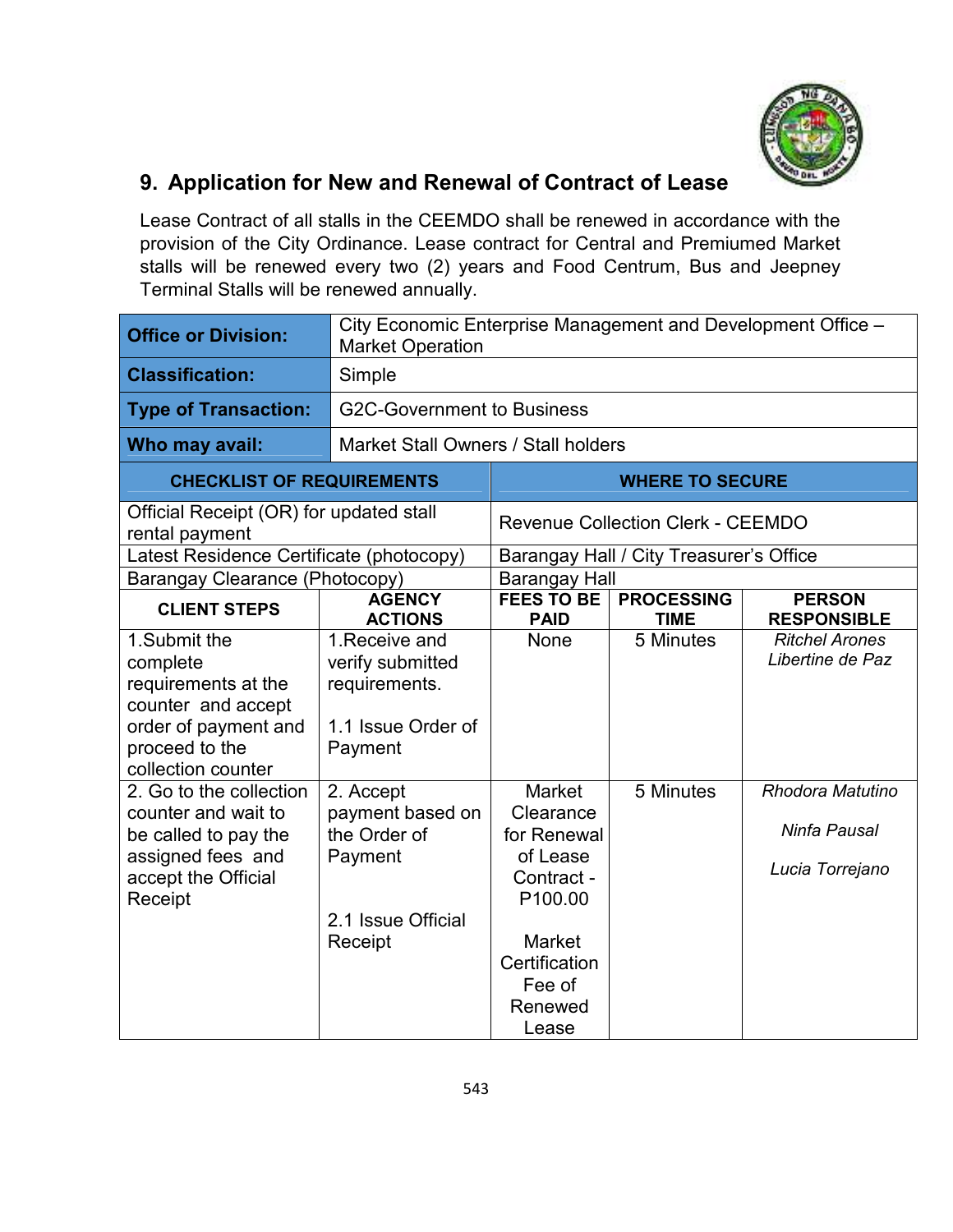

|                                                                                                               |                                                                                                                                  | Contract-<br>PHP100.00 |            |                                                          |
|---------------------------------------------------------------------------------------------------------------|----------------------------------------------------------------------------------------------------------------------------------|------------------------|------------|----------------------------------------------------------|
| 3. Submit the Official<br>Receipt.                                                                            | 3. Receive the<br><b>Official Receipt</b><br>and prepare the<br>Contract of Lease.                                               | None                   | 5 Minutes  | <b>Ritchel Arones</b><br>Libertine de Paz                |
|                                                                                                               | 3.1 Prepare<br><b>Market</b><br>Clearance and<br><b>Contract of Lease</b>                                                        |                        | 5 Minutes  |                                                          |
| 4. Sign the Contract<br>of Lease                                                                              | 4. Present the<br><b>Contract of Lease</b><br>for signature                                                                      |                        | 5 Minutes  | <b>Ritchel Arones</b><br>Libertine de Paz                |
|                                                                                                               | 4.1 Sign and<br>Review the<br><b>Market Clearance</b><br>and Contract of<br>Lease and<br>recommend it for<br>approval.           |                        | 10 Minutes | <b>Dulce Relopez</b><br><b>CGADH</b><br><b>CEEMDO</b>    |
|                                                                                                               | 4.2 Sign the<br><b>Contract of Lease</b>                                                                                         |                        | 10 Minutes | Nemesio L. Rasgo,<br>Jr.<br><b>CGDH</b><br><b>CEEMDO</b> |
| 5. Claim the Market<br>Clearance and<br>contract of lease to<br>be notarized at their<br>preferred law office | 5. Record in the<br>logbook and<br>release the<br><b>Market Clearance</b>                                                        | None                   | 5 Minutes  | <b>Ritchel Arones</b><br>Libertine de Paz                |
|                                                                                                               | 5.1 Advise the<br>client to notarized<br>the Contract of<br>Lease by<br>preferred lawyer<br>and submit the<br>same to the office |                        | 5 Minutes  |                                                          |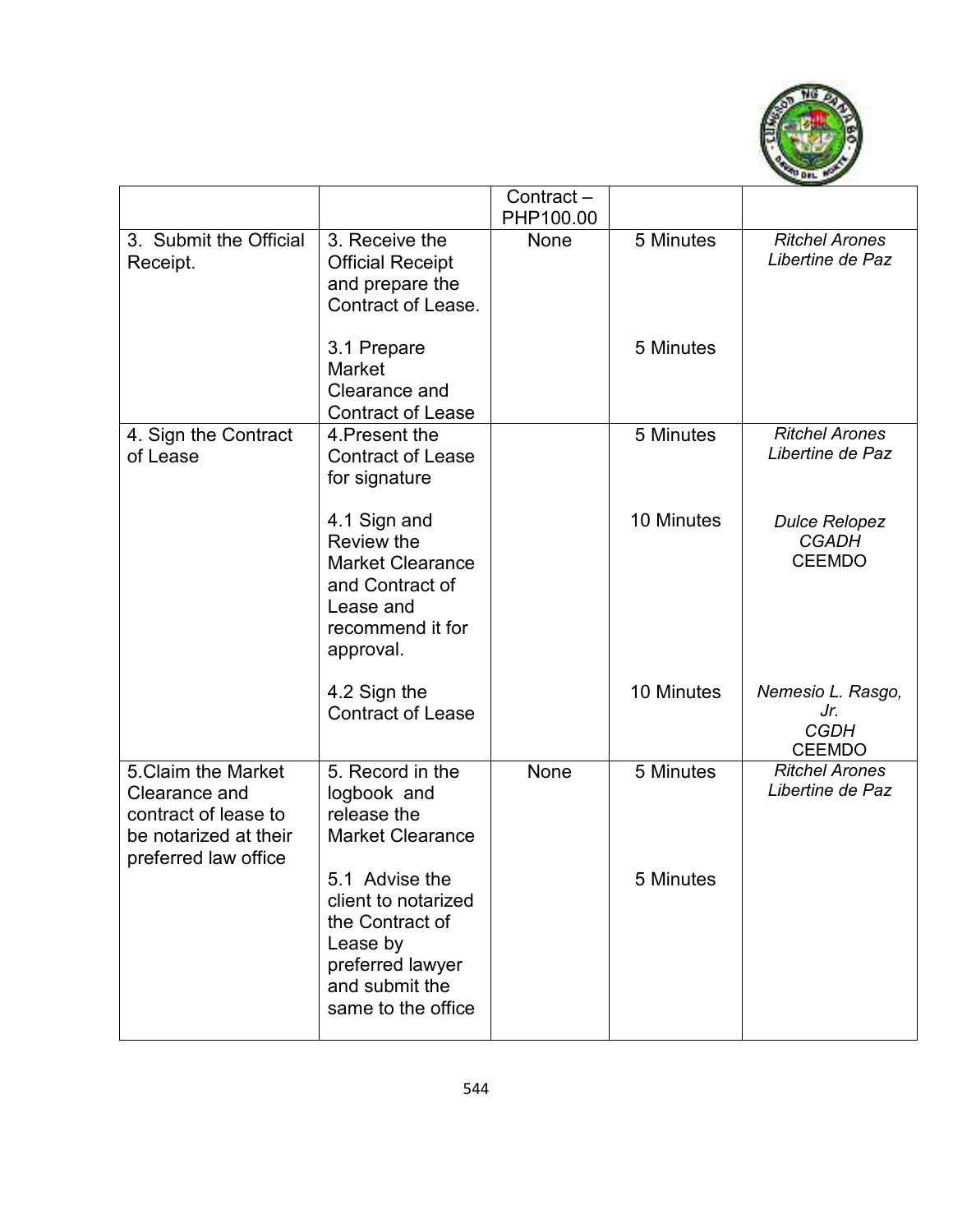

| 6. Submit the<br>notarized Contract of<br>Lease (all original<br>copies)               | 6. Receive the<br>notarized Contract<br>of Lease and<br>prepare the<br>certification of the<br>approved Contract<br>of Lease | None                                                                                 | 10 Minutes                      | <b>Ritchel Arones</b><br>Libertine de Paz             |
|----------------------------------------------------------------------------------------|------------------------------------------------------------------------------------------------------------------------------|--------------------------------------------------------------------------------------|---------------------------------|-------------------------------------------------------|
|                                                                                        | 6.1 Approved the<br>Certification of the<br>approved Contract<br>of Lease                                                    |                                                                                      | 10 Minutes                      | <b>Dulce Relopez</b><br><b>CGADH</b><br><b>CEEMDO</b> |
| 7. Claim the<br>Certification and<br>copy of the notarized<br><b>Contract of Lease</b> | 7. Record in the<br>logbook and<br>Release the<br>Certification and a<br>copy of the<br>notarized Contract<br>of Lease       | None                                                                                 | 5 Minutes                       | <b>Ritchel Arones</b><br>Libertine de Paz             |
|                                                                                        | <b>TOTAL:</b>                                                                                                                | <b>Market</b><br><b>Clearance</b><br>and Market<br>Certification<br><b>PHP200.00</b> | 1 Hour and<br><b>20 Minutes</b> |                                                       |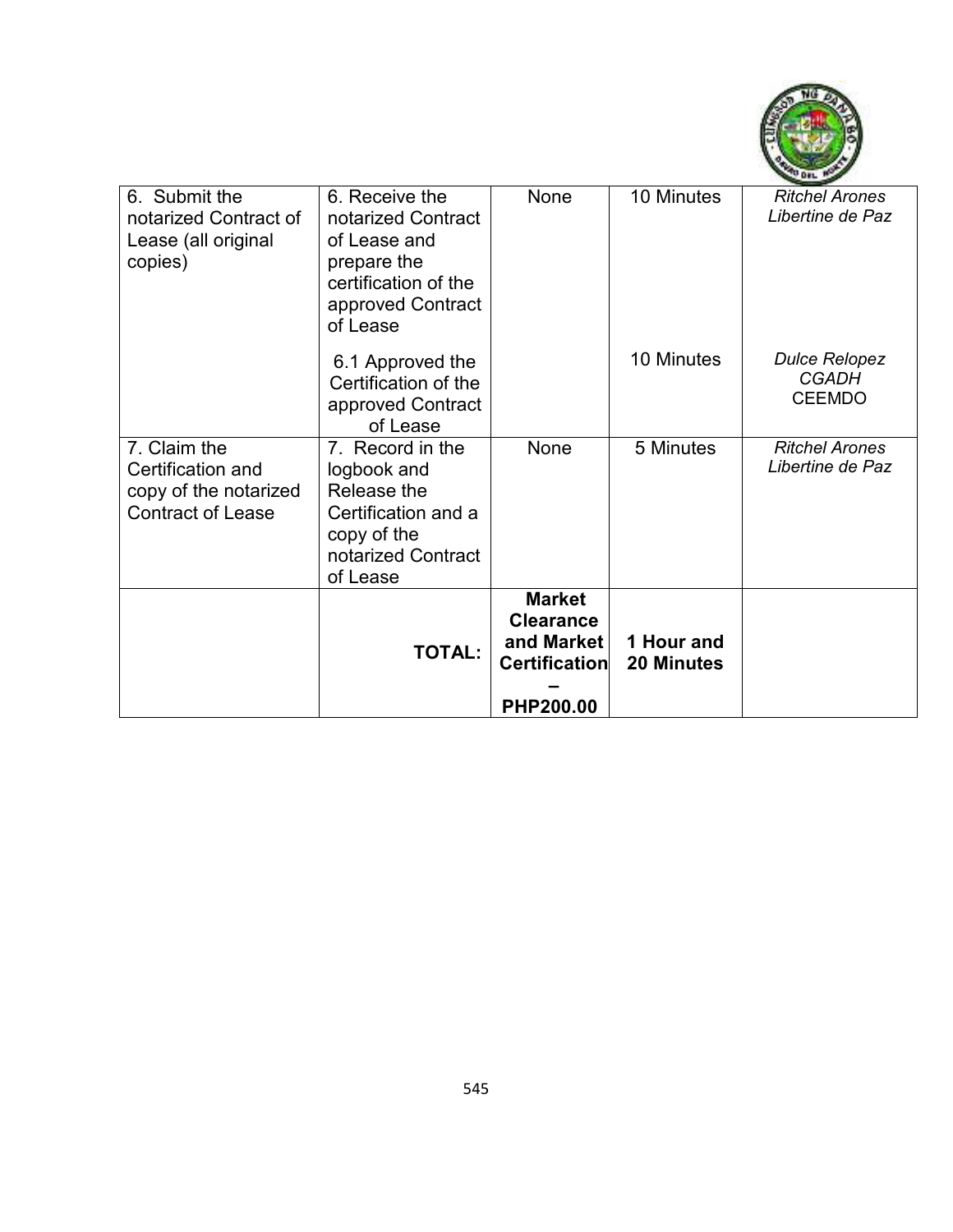

## **10. Application for Pre-Need Plans for Lawn Lots / Family Estate**

Acquisition of Lots / Family Estate at Panabo City Eternal Garden

| <b>Office or Division:</b>                                                                                                                      | City Economic Enterprise Management and Development Office -<br><b>Cemetery Operation</b>                                                                                                                                                                                                  |                                                              |                                                  |                                                   |
|-------------------------------------------------------------------------------------------------------------------------------------------------|--------------------------------------------------------------------------------------------------------------------------------------------------------------------------------------------------------------------------------------------------------------------------------------------|--------------------------------------------------------------|--------------------------------------------------|---------------------------------------------------|
| <b>Classification:</b>                                                                                                                          | Simple                                                                                                                                                                                                                                                                                     |                                                              |                                                  |                                                   |
| <b>Type of Transaction:</b>                                                                                                                     | <b>G2C-Government to Citizens</b>                                                                                                                                                                                                                                                          |                                                              |                                                  |                                                   |
| Who may avail:                                                                                                                                  | All                                                                                                                                                                                                                                                                                        |                                                              |                                                  |                                                   |
| <b>CHECKLIST OF REQUIREMENTS</b>                                                                                                                |                                                                                                                                                                                                                                                                                            |                                                              | <b>WHERE TO SECURE</b>                           |                                                   |
| <b>Buyers Profile Form</b>                                                                                                                      |                                                                                                                                                                                                                                                                                            |                                                              | <b>CEEMDO</b> - Terminal Office / Eternal Garden |                                                   |
| <b>Barangay Certificate of Residency</b>                                                                                                        |                                                                                                                                                                                                                                                                                            | Barangay Hall                                                |                                                  |                                                   |
| Valid ID (Photocopy)                                                                                                                            |                                                                                                                                                                                                                                                                                            | <b>Any Government Agency</b>                                 |                                                  |                                                   |
| ID Picture (2x2)                                                                                                                                |                                                                                                                                                                                                                                                                                            | <b>Client</b>                                                |                                                  |                                                   |
| <b>CLIENT STEPS</b>                                                                                                                             | <b>AGENCY</b><br><b>ACTIONS</b>                                                                                                                                                                                                                                                            | <b>FEES TO BE</b><br><b>PAID</b>                             | <b>PROCESSING</b><br><b>TIME</b>                 | <b>PERSON</b><br><b>RESPONSIBLE</b>               |
| 1. Submit<br>requirements at<br><b>CEEMDO -Terminal</b><br>Office and claim the<br>order of payment and<br>proceed to the<br>collection counter | 1. Receive and<br>verify the<br>submitted<br>requirements.<br>1.1 Inform the<br>client of the<br>process and<br>present the<br>available locations<br>of lawn lot/family<br>estate<br>1.2 Issue Order<br>of Payment and<br>direct the client to<br>pay to the<br><b>Collection Counter</b> | None                                                         | 5 Minutes<br>10 Minutes<br>5 Minutes             | Elena Tinaco<br>Jennibeth Legitimas               |
| 2. Go to the collection<br>counter and wait to<br>be called to pay the<br>assigned fees and<br>claim the Official<br>Receipt                    | 2. Accept<br>payment based on<br>the Order of<br>Payment                                                                                                                                                                                                                                   | (Attached<br>below Pre-<br>need fees<br>for Lawn<br>Lots and | 5 Minutes                                        | <b>Bonifacio Garabiles</b><br>Jennibeth Legitimas |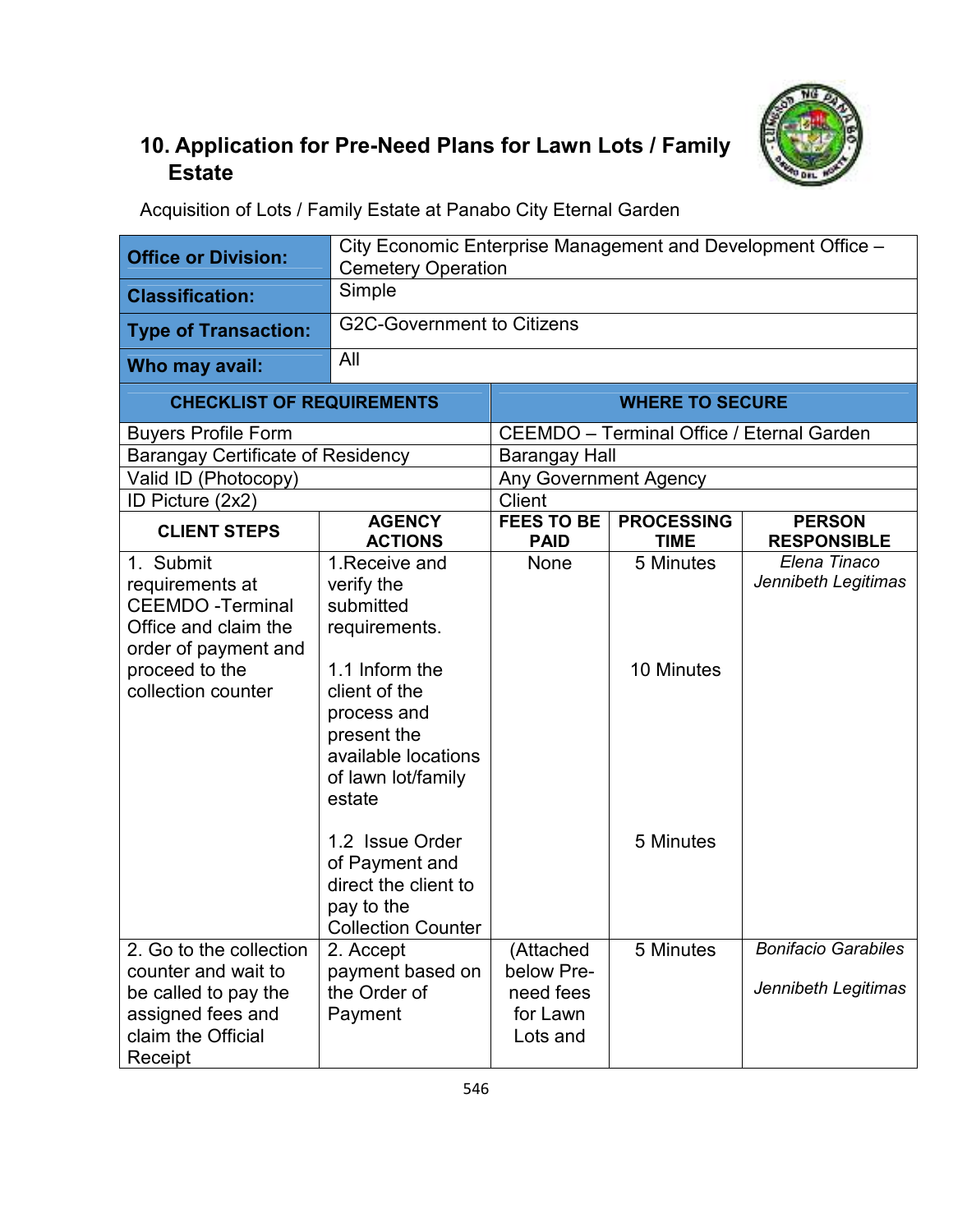

|                                                                                                  | 2.1 Issue Official<br>Receipt                                                                                                                             | Family<br>Estate)                                                                        |                   |                                     |
|--------------------------------------------------------------------------------------------------|-----------------------------------------------------------------------------------------------------------------------------------------------------------|------------------------------------------------------------------------------------------|-------------------|-------------------------------------|
| 2. Present the Official<br>Receipt and claim the<br>Purchase Agreement<br>be signed<br>and<br>to | 3. Validate the<br><b>Official Receipt</b>                                                                                                                | None                                                                                     | 5 Minutes         | Elena Tinaco<br>Jennibeth Legitimas |
| notarized<br>at their preferred law<br>office                                                    | 3.1 Prepare the<br>Purchase<br>Agreement and<br>have the client<br>signed and<br>notarized by<br>preferred lawyer<br>and submit the<br>same to the office |                                                                                          | 10 Minutes        |                                     |
| 4. Submit a copy of<br>duly notarized<br>document to the<br><b>CEEMDO-Terminal</b><br>Office     | 4. Receive a duly<br>notarized copy of<br>the Purchase<br>Agreement                                                                                       | None                                                                                     | 5 Minutes         | Elena Tinaco<br>Jennibeth Legitimas |
|                                                                                                  | <b>TOTAL:</b>                                                                                                                                             | (Attached<br>below Pre-<br>need fees<br>for Lawn<br>Lots and<br><b>Family</b><br>Estate) | <b>45 Minutes</b> |                                     |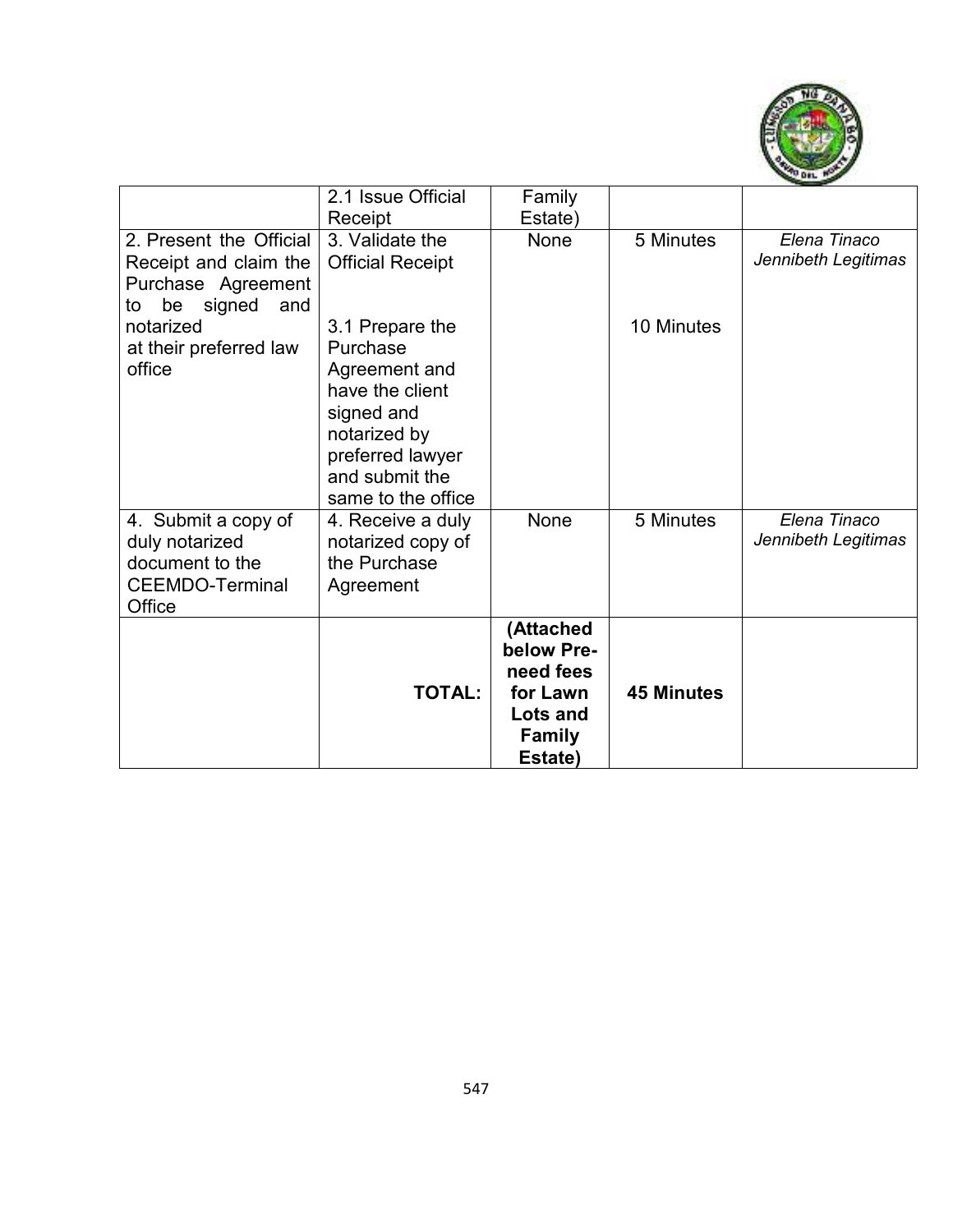

| <b>PRE-NEED FEES</b>              |                        |  |
|-----------------------------------|------------------------|--|
| <b>PANABO CITY ETERNAL GARDEN</b> |                        |  |
|                                   |                        |  |
| <b>Lawn Lots</b>                  | <b>Pre-need Amount</b> |  |
| Super Prime A                     | Php 23,152.50          |  |
| <b>Super Prime B</b>              | Php 19,845.00          |  |
| Super Prime C                     | Php 16,537.50          |  |
| Prime A                           | Php 19,845.00          |  |
| Prime B                           | Php 16,537.50          |  |
| Prime C                           | Php 13,230.00          |  |
| <b>Regular Lot</b>                | Php 13,230.00          |  |
| <b>Corner Lot</b>                 | Php 29,767.50          |  |
|                                   |                        |  |
| <b>Family Estate</b>              | Php 396,900.00         |  |

Note: All lots offered are subject to periodic increase of five percent (5%) every 3 years (City Ordinance No. 13-13). For non-residents, double the price, except for interment services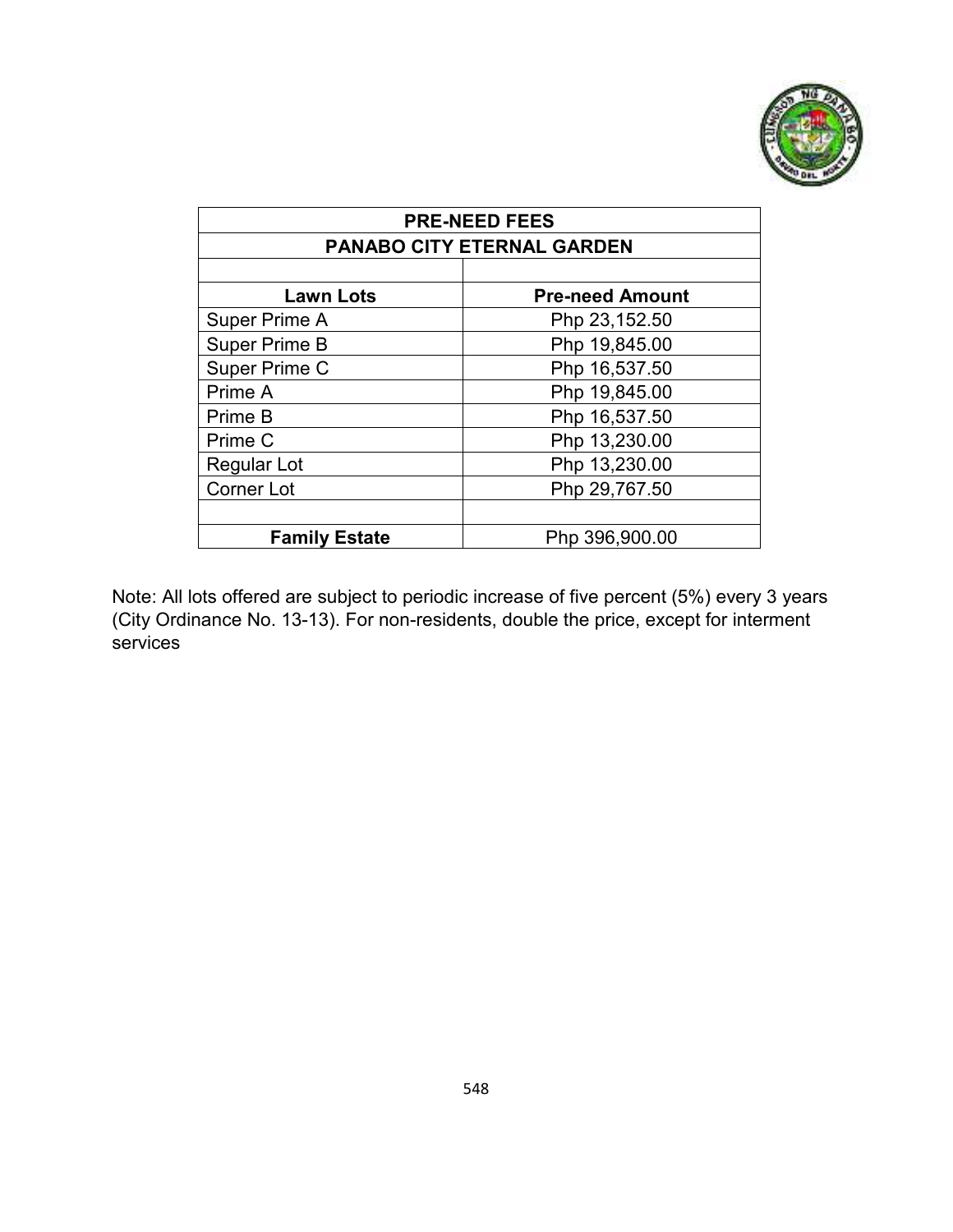

## **11. Application for Certification for Bone Transfer to Another Cemetery**

Transfer of bones from old cemetery to Panabo City Eternal Garden and to another cemetery outside Panabo City.

| <b>Office or Division:</b>                                                                                                                                    | City Economic Enterprise Management and Development Office<br>(CEEMDO) - Cemetery Operation                                                                |                                                    |                                  |                                                   |  |
|---------------------------------------------------------------------------------------------------------------------------------------------------------------|------------------------------------------------------------------------------------------------------------------------------------------------------------|----------------------------------------------------|----------------------------------|---------------------------------------------------|--|
| <b>Classification:</b>                                                                                                                                        | Simple                                                                                                                                                     |                                                    |                                  |                                                   |  |
| <b>Type of Transaction:</b>                                                                                                                                   | <b>G2C-Government to Citizens</b>                                                                                                                          |                                                    |                                  |                                                   |  |
| Who may avail:                                                                                                                                                | <b>General Public</b>                                                                                                                                      |                                                    |                                  |                                                   |  |
| <b>CHECKLIST OF REQUIREMENTS</b>                                                                                                                              |                                                                                                                                                            |                                                    | <b>WHERE TO SECURE</b>           |                                                   |  |
| Valid ID (Photocopy)                                                                                                                                          |                                                                                                                                                            | <b>Any Government Agency</b>                       |                                  |                                                   |  |
| Complete name, date of Birth and Death of<br>the deceased                                                                                                     |                                                                                                                                                            | Client                                             |                                  |                                                   |  |
| <b>CLIENT STEPS</b>                                                                                                                                           | <b>AGENCY</b><br><b>ACTIONS</b>                                                                                                                            | <b>FEES TO BE</b><br><b>PAID</b>                   | <b>PROCESSING</b><br><b>TIME</b> | <b>PERSON</b><br><b>RESPONSIBLE</b>               |  |
| 1.Submit the<br>complete<br>requirements at<br><b>CEEMDO-Terminal</b><br>Office and claim the<br>order of payment and<br>proceed to the<br>collection counter | 1. Receive and<br>verify submitted<br>requirements<br>1.1 Issue Order<br>of Payment and<br>direct the client to<br>pay to the<br><b>Collection Counter</b> | <b>None</b>                                        | 5 Minutes                        | Elena Tinaco<br>Jennibeth Legitimas               |  |
| 2. Go to the collection<br>counter and wait to<br>be called to pay the<br>assigned fees and<br>claim the Official<br>Receipt                                  | 2. Accept<br>payment based on<br>the Order of<br>Payment<br>2.1 Issue Official<br>Receipt                                                                  | Certification<br>for Bone<br>transfer<br>Php100.00 | 5 Minutes                        | <b>Bonifacio Garabiles</b><br>Jennibeth Legitimas |  |
| 3. Submit the Official<br>Receipt                                                                                                                             | 3. Receive and<br>verify the Official<br>Receipt                                                                                                           | <b>None</b>                                        | 5 Minutes<br>5 Minutes           | Elena Tinaco<br>Jennibeth Legitimas               |  |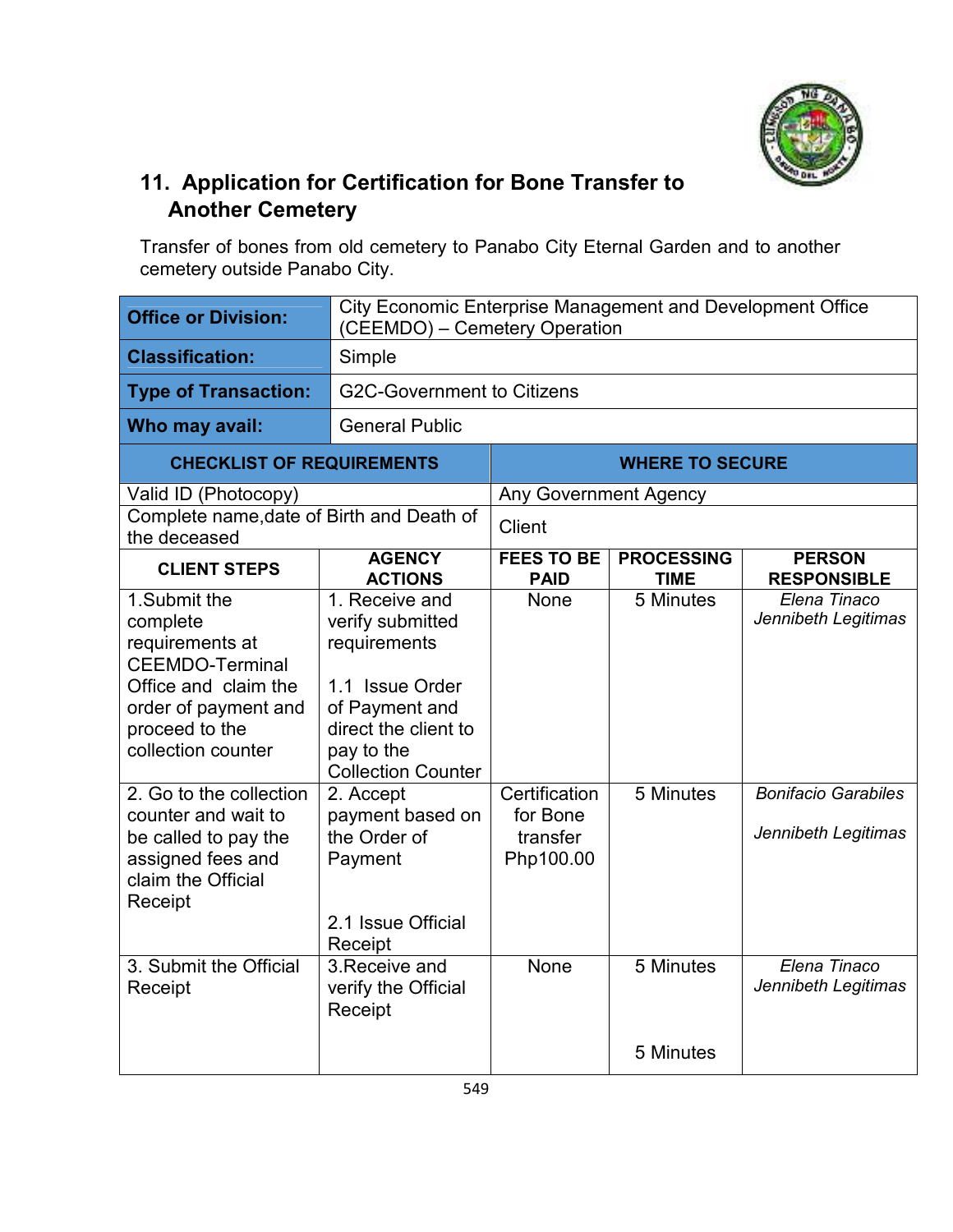

|                                                        | 3.1 Prepare the<br>Certification for<br><b>Bone Transfer</b><br>3.2 Sign and<br>Approved the<br><b>Certificate of Bone</b><br><b>Transfer</b> |                                   | 5 Minutes         | Samcidar Magarang                   |
|--------------------------------------------------------|-----------------------------------------------------------------------------------------------------------------------------------------------|-----------------------------------|-------------------|-------------------------------------|
| 4. Claim the<br><b>Certificate of Bone</b><br>Transfer | 4. Record in the<br>logbook and<br>release the<br><b>Certificate of Bone</b><br>Transfer                                                      | None                              | 5 Minutes         | Elena Tinaco<br>Jennibeth Legitimas |
|                                                        | <b>TOTAL:</b>                                                                                                                                 | <b>Certification</b><br>Php100.00 | <b>30 Minutes</b> |                                     |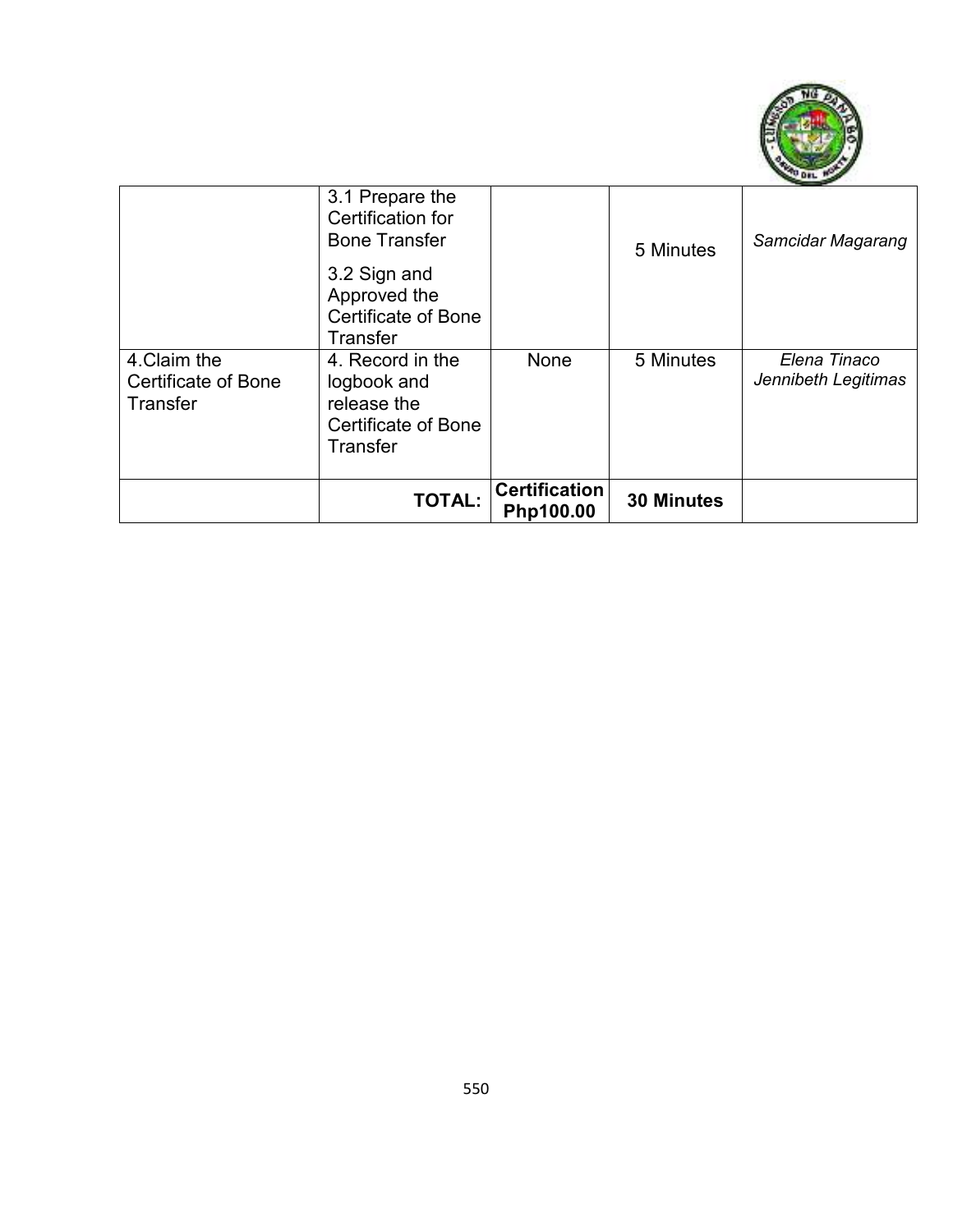

### 12. **Availment of Interment Services (Lawn Lots, Coffin Crypt and Bone Crypt)**

This service is available for clients who wish to avail interment services for their loved ones

| <b>Office or Division:</b>                                  | City Economic Enterprise Management and Development Office -<br><b>Cemetery Operation</b> |                                                       |                                      |                     |  |
|-------------------------------------------------------------|-------------------------------------------------------------------------------------------|-------------------------------------------------------|--------------------------------------|---------------------|--|
| <b>Classification:</b>                                      | Simple                                                                                    |                                                       |                                      |                     |  |
| <b>Type of Transaction:</b>                                 | <b>G2C-Government to Citizens</b>                                                         |                                                       |                                      |                     |  |
| Who may avail:                                              | All                                                                                       |                                                       |                                      |                     |  |
| <b>CHECKLIST OF REQUIREMENTS</b>                            |                                                                                           |                                                       | <b>WHERE TO SECURE</b>               |                     |  |
| For Pre-need interment services:<br><b>Application Form</b> |                                                                                           | <b>CEEMDO-Terminal Office</b>                         |                                      |                     |  |
| <b>Barangay Certificate of Residency</b>                    |                                                                                           | <b>Barangay Hall</b>                                  |                                      |                     |  |
| 1 Valid ID (Photocopy)                                      |                                                                                           | <b>Client</b>                                         |                                      |                     |  |
| 1 pc 2x2 ID Picture                                         |                                                                                           | <b>Client</b>                                         |                                      |                     |  |
| Additional requirement for At-need                          |                                                                                           |                                                       |                                      |                     |  |
| services:                                                   |                                                                                           |                                                       | <b>City Civil Registrar's Office</b> |                     |  |
| <b>Death Certificate</b>                                    |                                                                                           |                                                       |                                      |                     |  |
| For Coffin crypt interment services:                        |                                                                                           | <b>CEEMDO-Terminal Office</b>                         |                                      |                     |  |
|                                                             | <b>Application Form</b>                                                                   |                                                       |                                      |                     |  |
| 1 Valid ID (Photocopy)                                      |                                                                                           | <b>Client</b><br><b>City Civil Registrar's Office</b> |                                      |                     |  |
| Death Certificate (Photocopy)                               |                                                                                           |                                                       |                                      |                     |  |
| For bone crypt requirement:<br>1. Complete name of deceased |                                                                                           | Client                                                |                                      |                     |  |
| Date of Birth and Death of the deceased                     |                                                                                           |                                                       |                                      |                     |  |
|                                                             | <b>AGENCY</b>                                                                             | <b>FEES TO BE</b>                                     | <b>PROCESSING</b>                    | <b>PERSON</b>       |  |
| <b>CLIENT STEPS</b>                                         | <b>ACTIONS</b>                                                                            | <b>PAID</b>                                           | <b>TIME</b>                          | <b>RESPONSIBLE</b>  |  |
| Submit the complete                                         | 1. Receive and                                                                            | None                                                  | 5 Minutes                            | Elena Tinaco        |  |
| requirements at                                             | verify the                                                                                |                                                       |                                      | Jennibeth Legitimas |  |
| <b>CEEMDO-Terminal</b>                                      | submitted                                                                                 |                                                       |                                      |                     |  |
| Office claim the order                                      | requirements                                                                              |                                                       |                                      |                     |  |
| of payment and                                              |                                                                                           |                                                       |                                      |                     |  |
| proceed to the                                              | 1.1 Issue Order of                                                                        |                                                       |                                      |                     |  |
| collection counter                                          | Payment and                                                                               |                                                       |                                      |                     |  |
|                                                             | direct the client to                                                                      |                                                       |                                      |                     |  |
|                                                             | pay to the                                                                                |                                                       |                                      |                     |  |
|                                                             | <b>Collection Counter</b>                                                                 |                                                       |                                      |                     |  |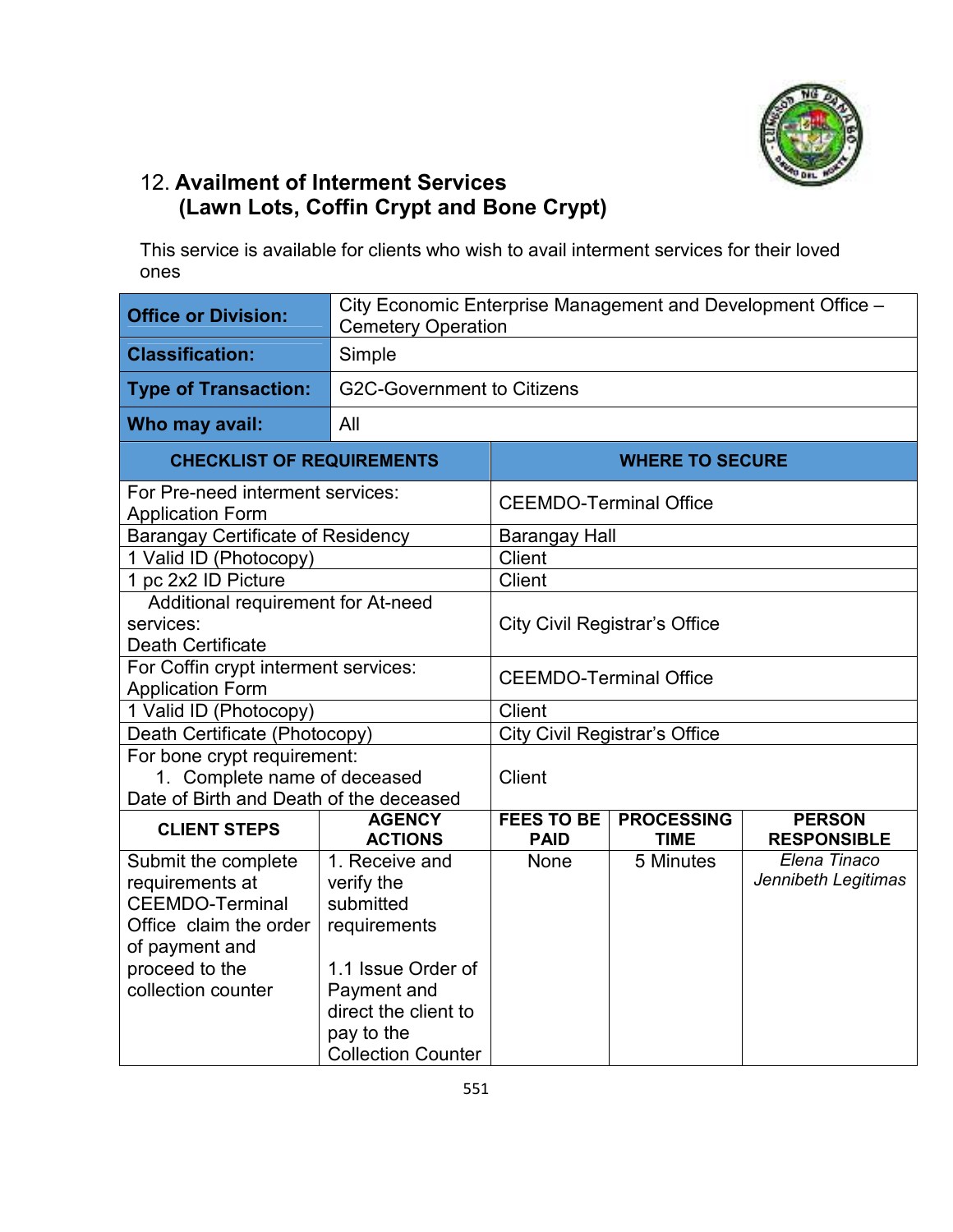

| 2. Go to the collection                                                                                                                                                                                                 | 2. Accept                                                                                                                                                                                                                 | (Attached                                                                                        | 5 Minutes  | <b>Bonifacio Garabiles</b>                               |
|-------------------------------------------------------------------------------------------------------------------------------------------------------------------------------------------------------------------------|---------------------------------------------------------------------------------------------------------------------------------------------------------------------------------------------------------------------------|--------------------------------------------------------------------------------------------------|------------|----------------------------------------------------------|
| counter and wait to<br>be called to pay the<br>assigned fees and<br>claim the Official<br>Receipt                                                                                                                       | payment based on<br>the Order of<br>Payment<br>2.1 Issue Official<br>Receipt                                                                                                                                              | under table of<br>Lawn lots,<br>Coffin crypt<br>and Bone<br>crypt Fees<br>and other<br>charges.) |            | Jennibeth Legitimas                                      |
| 3. Present the<br><b>Official Receipt and</b><br>sign the Lease<br>Contract / Purchase<br>agreement and<br>submit the signed<br>Lease of Contract for<br>Coffin Crypt and<br><b>Purchase Agreement</b><br>for Lawn Lots | 3. Receive the<br><b>Official Receipt</b><br>and prepare the<br>Cemetery<br>Certification and<br>have the client<br>signed the Lease<br><b>Contract for Coffin</b><br>Crypt and<br>Purchase<br>Agreement for<br>Lawn Lots | <b>NONE</b>                                                                                      | 15 Minutes | Elena Tinaco<br>Jennibeth Legitimas                      |
|                                                                                                                                                                                                                         | 3.1 Sign and<br>review the<br>Cemetery<br>Certification and<br>Lease Contract for<br>Coffin Crypt and<br>Purchase<br>Agreement for<br>Lawn Lots and<br>endorse to the<br><b>CGDH</b> for<br>approval and<br>signature     |                                                                                                  | 5 Minutes  | Samcidar Magarang                                        |
|                                                                                                                                                                                                                         | 3.3 Sign the<br><b>Lease Contract for</b><br>Coffin Crypt and<br>Purchase                                                                                                                                                 |                                                                                                  | 10 Minutes | Nemesio L. Rasgo,<br>Jr.<br><b>CGDH</b><br><b>CEEMDO</b> |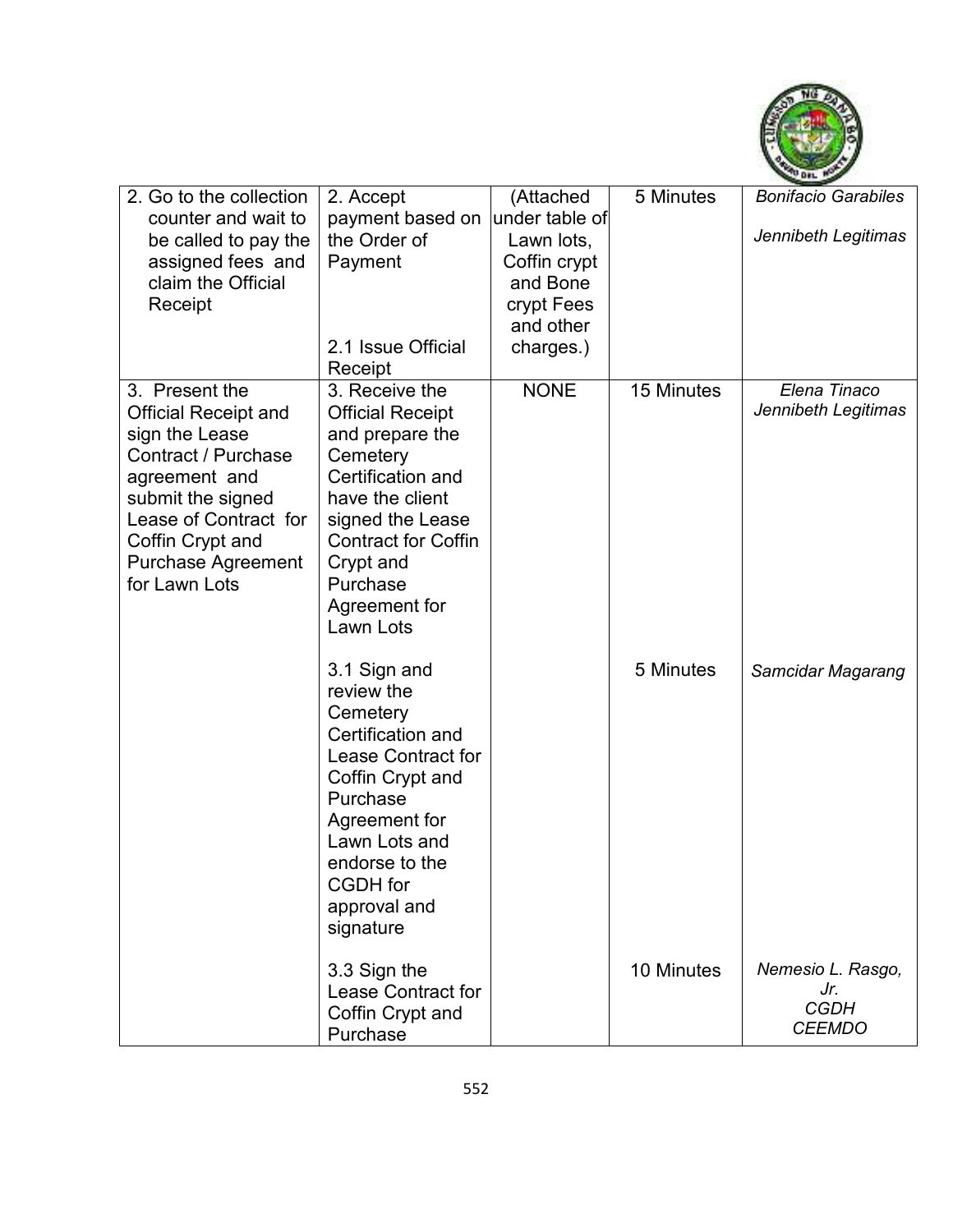

|                                                                                                                                                                                                                      | Agreement for<br>Lawn Lots.                                                                                                                                                                                                                                                                                                   |      |                                                                         |                                            |
|----------------------------------------------------------------------------------------------------------------------------------------------------------------------------------------------------------------------|-------------------------------------------------------------------------------------------------------------------------------------------------------------------------------------------------------------------------------------------------------------------------------------------------------------------------------|------|-------------------------------------------------------------------------|--------------------------------------------|
| 4. Claim the<br>Cemetery<br>Certification and<br>present the Cemetery<br>Certification to the<br>Caretaker and claim<br>the Lease of<br>Contract/Purchase<br>Agreement to be<br>notarized by the<br>preferred lawyer | 4. Release the<br>Cemetery<br>Certification and<br>advise the client<br>to present the<br>same to caretaker<br>upon interment<br>4.1 Release the<br><b>Lease Contract for</b><br>Coffin Crypt and<br>Purchase<br>Agreement for<br>Lawn Lots to<br>be notarized by<br>preferred lawyer<br>and submit the<br>same to the office | None | 5 Minutes                                                               | Elena Tinaco<br>Jennibeth Legitimas        |
|                                                                                                                                                                                                                      | For coffin<br>crypt/bone crypt,<br>Cemetery<br>caretaker will<br>prepare the crypt<br>1 hour before the<br>arrival of the<br>corpse. Interment<br>services may run<br>for 30 minutes.                                                                                                                                         |      | Note:<br>1 Hour<br>Preparation<br>and 30<br>Minutes for<br>Interment    | <b>Cemetery Caretaker</b><br><b>CEEMDO</b> |
|                                                                                                                                                                                                                      | For lawn lots:<br>Upon the receipt<br>of the interment<br>order, the<br>caretaker will<br>prepare the plot                                                                                                                                                                                                                    |      | Note:<br>3 Days<br>Preparation<br>of Lot and 1<br>Hour for<br>Interment | <b>Cemetery Caretaker</b><br><b>CEEMDO</b> |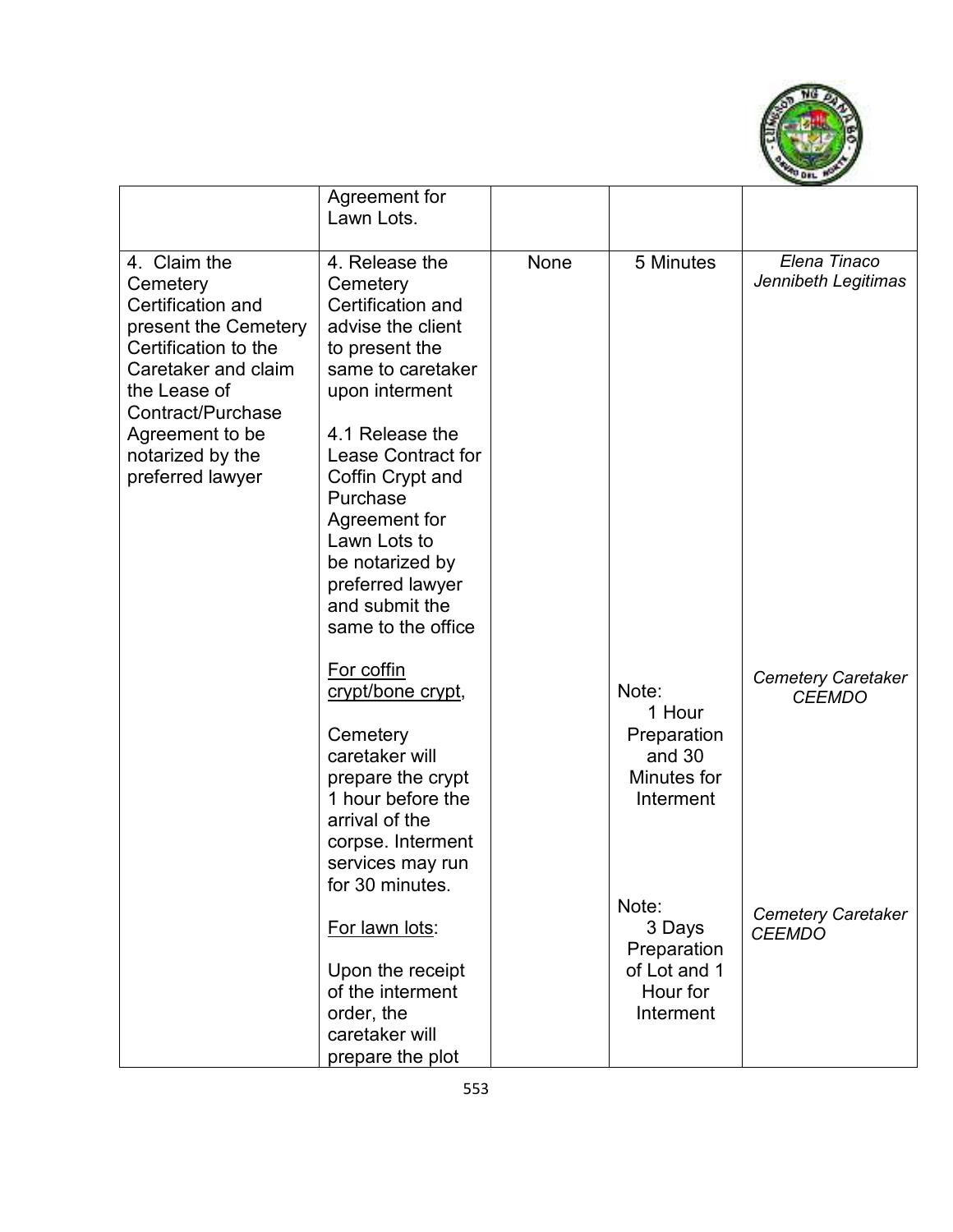

|                                                                                              | which includes<br>lay-<br>outing/excavation/<br>setting of concrete<br>vault in lowering<br>device and<br>tent/chairs (2-3<br>days preparation).<br>Interment services<br>may run for 1<br>hour.<br>For family estate:<br>Preparation and<br>interment services<br>will be done by<br>the owner |                                                   |                   |                                     |
|----------------------------------------------------------------------------------------------|-------------------------------------------------------------------------------------------------------------------------------------------------------------------------------------------------------------------------------------------------------------------------------------------------|---------------------------------------------------|-------------------|-------------------------------------|
| 5. Submit a copy<br>of duly notarized<br>document to the<br><b>CEEMDO-Terminal</b><br>Office | 5. Receive a duly<br>notarized copy of<br>the Purchase<br>Agreement                                                                                                                                                                                                                             | None                                              | 5 Minutes         | Elena Tinaco<br>Jennibeth Legitimas |
|                                                                                              | <b>TOTAL:</b>                                                                                                                                                                                                                                                                                   | <b>Based on</b><br>the<br>attached<br>table below | <b>50 Minutes</b> |                                     |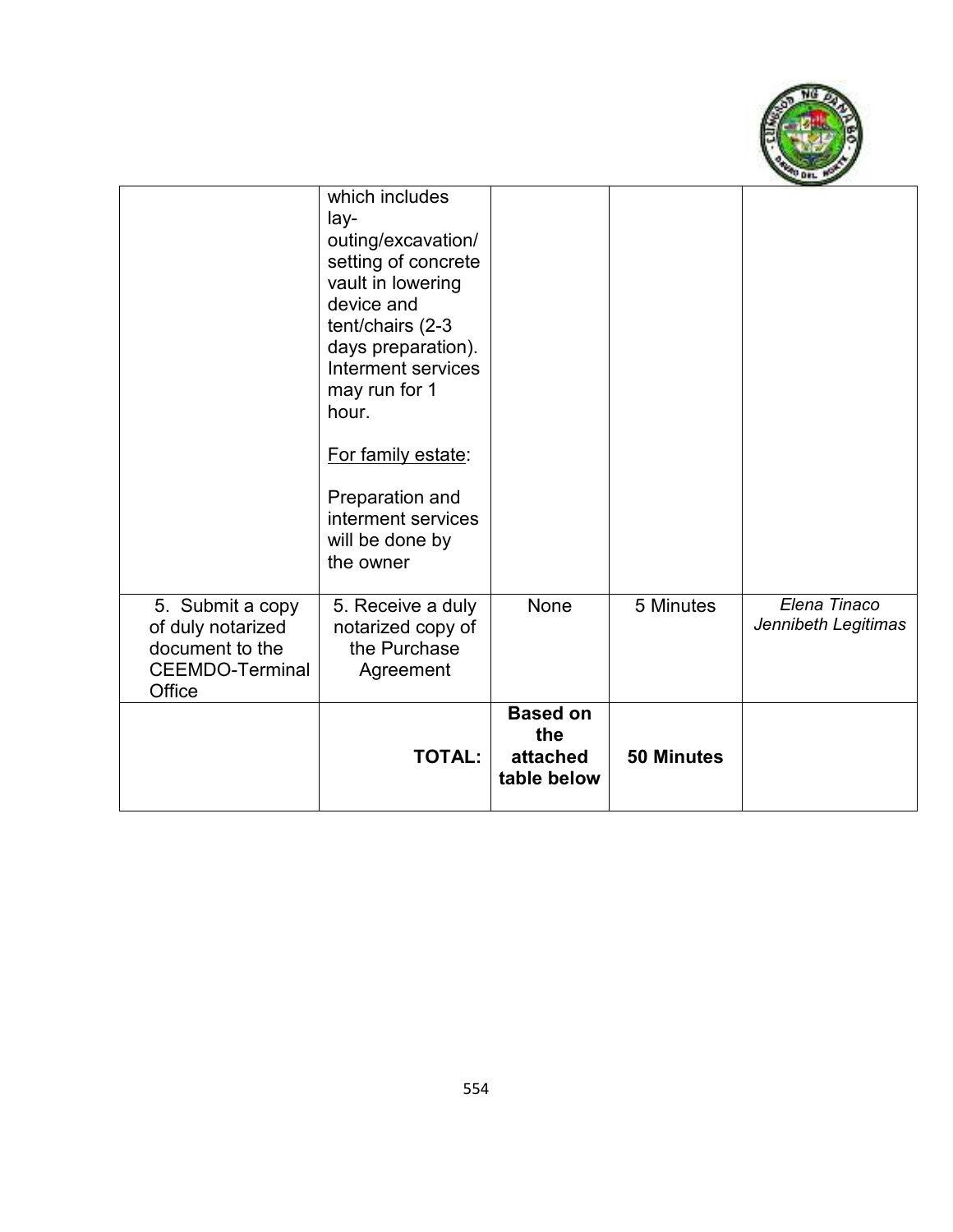

### **PANABO CITY ETERNAL GARDEN**

Lawn Lots Fees and Other Charges:

|                      |                | PRE-        |                                |              |
|----------------------|----------------|-------------|--------------------------------|--------------|
| <b>LAWN LOTS</b>     | <b>AT NEED</b> | <b>NEED</b> |                                |              |
|                      | CASH           |             | <b>Other Cemetery Charges:</b> |              |
|                      |                |             | <b>Facilities and Other</b>    |              |
|                      |                |             | <b>Services:</b>               | <b>Rates</b> |
| Super Prime A        | 38,588.00      | 24,310.00   | Interment Fee - Lawn Lots      | 12,679.00    |
| <b>Super Prime B</b> | 33,075.00      | 20,837.00   | Certifications                 | 100.00       |
| Super Prime C        | 27,563.00      | 17,364.00   | Use of Chapel                  | 500.00       |
| Prime A              | 33,075.00      | 20,837.00   | Chapel with sound system       | 1000.00      |
| Prime B              | 27,563.00      | 17,364.00   | <b>Tent and Chairs</b>         | 500.00       |
|                      |                |             | Postponement/Cancellation      | 500.00       |
| Regular Lot          | 22,050.00      | 13,892.00   | of Interment Schedule          |              |
| <b>Corner Lot</b>    | 49,613.00      | 31,256.00   |                                |              |
| *33 sqm./4.4 x       |                |             |                                |              |
| 7.5 meters           |                |             |                                |              |
| **1.1 $\times$ 2.44  |                |             |                                |              |
| meters               |                |             |                                |              |

| <b>Facilities and Other</b>      |              |
|----------------------------------|--------------|
| <b>Services:</b>                 | <b>Rates</b> |
| <b>Interment Fee - Lawn Lots</b> | 12,679.00    |
| <b>Certifications</b>            | 100.00       |
| Use of Chapel                    | 500.00       |
| Chapel with sound system         | 1000.00      |
| <b>Tent and Chairs</b>           | 500.00       |
| Postponement/Cancellation        | 500.00       |
| of Interment Schedule            |              |

#### Coffin Crypt Fees:

| Coffin Crypt/Annex       | 3,969.00 |
|--------------------------|----------|
| <b>Certification Fee</b> | 100.00   |
| Lapida Installation      | 300.00   |
| Total:                   | 4,369.00 |
| Indigent/Paupers         | 1,105.00 |
| <b>Certification Fee</b> | 100.00   |
| Lapida                   |          |
| Installation             | 300.00   |
| Total:                   | 1,505.00 |